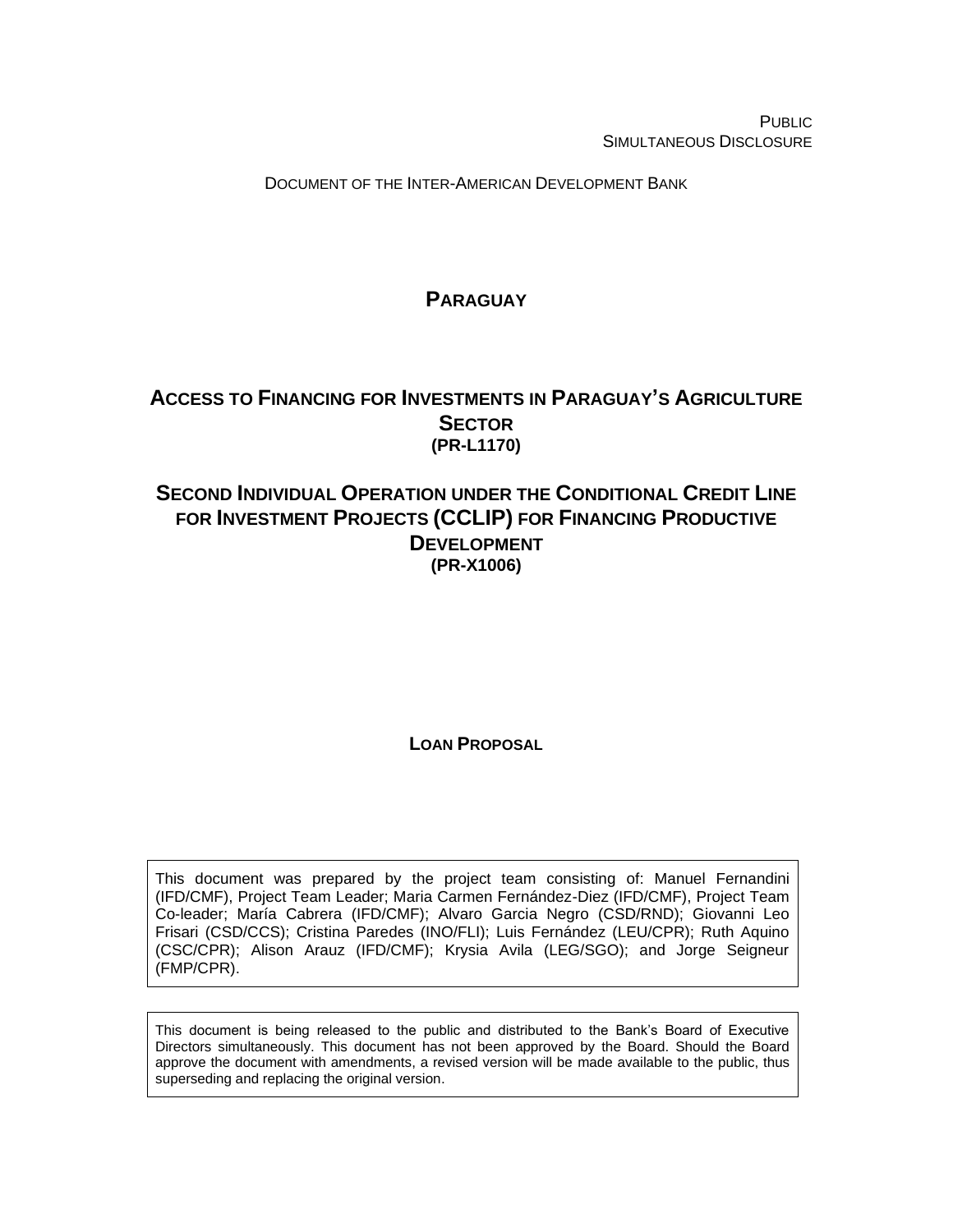## **CONTENTS**

## PROJECT SUMMARY

| I.   |                |  |  |  |  |  |  |  |  |  |  |  |  |
|------|----------------|--|--|--|--|--|--|--|--|--|--|--|--|
|      | А.<br>В.<br>C. |  |  |  |  |  |  |  |  |  |  |  |  |
| Ш.   |                |  |  |  |  |  |  |  |  |  |  |  |  |
|      | A.             |  |  |  |  |  |  |  |  |  |  |  |  |
|      | B.             |  |  |  |  |  |  |  |  |  |  |  |  |
|      | C.             |  |  |  |  |  |  |  |  |  |  |  |  |
| III. |                |  |  |  |  |  |  |  |  |  |  |  |  |
|      | А.             |  |  |  |  |  |  |  |  |  |  |  |  |
|      | В.             |  |  |  |  |  |  |  |  |  |  |  |  |
|      |                |  |  |  |  |  |  |  |  |  |  |  |  |

## **APPENDIXES**

Proposed resolution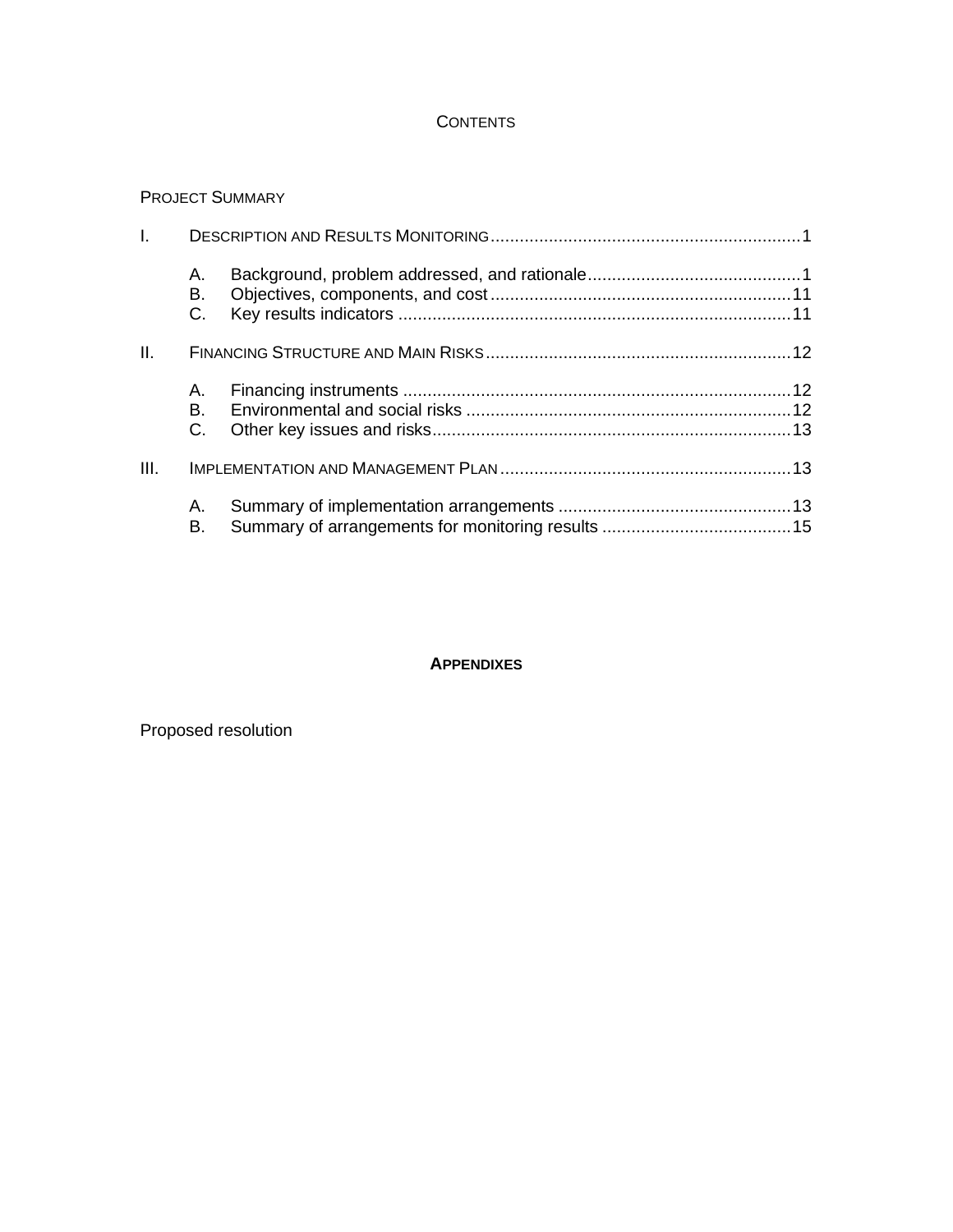#### **ANNEXES**

#### **PRINTED ANNEXES**

Annex I Development Effectiveness Matrix (DEM) - Summary

Annex II Results Matrix

Annex III Fiduciary Agreements and Requirements

#### **LINKS**

#### **REQUIRED**

- 1. [Monitoring and evaluation plan](http://idbdocs.iadb.org/wsdocs/getDocument.aspx?DOCNUM=EZSHARE-1527470111-2)
- 2. [Environmental and social management report](http://idbdocs.iadb.org/wsdocs/getDocument.aspx?DOCNUM=EZSHARE-1527470111-10)

#### **OPTIONAL**

- 1. [Economic Analysis of the Project](http://idbdocs.iadb.org/wsdocs/getDocument.aspx?Docnum=EZSHARE-1527470111-4)
- 2. [Analysis of Demand](http://idbdocs.iadb.org/wsdocs/getDocument.aspx?Docnum=EZSHARE-1527470111-3)
- 3. [Ministry of Agriculture and Livestock of Paraguay \(MAG\): "2008 Census." 2008.](http://www.mag.gov.py/Censo/Book%201.pdf)
- 4. [Agricultural productivity database](http://www.ers.usda.gov/data-products/international-agricultural-productivity.aspx)
- 5. [World Bank: Análisis de riesgo del sector agropecuario en Paraguay: identificación y priorización de los](http://www-wds.worldbank.org/external/default/WDSContentServer/WDSP/IB/2014/12/02/000456286_20141202094135/Rendered/PDF/928660WP0SPANI00Box385339B00PUBLIC0.pdf)  [riesgos agropecuarios](http://www-wds.worldbank.org/external/default/WDSContentServer/WDSP/IB/2014/12/02/000456286_20141202094135/Rendered/PDF/928660WP0SPANI00Box385339B00PUBLIC0.pdf)
- 6. [Ministry of Agriculture and Livestock of Paraguay: "Expanded Agricultural Strategic Framework, Basic](http://www.mag.gov.py/sigest_actas/Marco%20Ampliado.pdf)  [Guidelines," 2014. p. 44.](http://www.mag.gov.py/sigest_actas/Marco%20Ampliado.pdf)
- 7. Program Operating Regulations [Second program under the CCLIP](http://idbdocs.iadb.org/wsdocs/getDocument.aspx?DOCNUM=EZSHARE-1527470111-9)
- 8. [Credit Regulations](http://idbdocs.iadb.org/wsdocs/getDocument.aspx?DOCNUM=EZSHARE-1527470111-17)
- 9. [AFD product line: Financing for Agricultural Machinery \(FIMAGRO\)](http://idbdocs.iadb.org/wsdocs/getDocument.aspx?Docnum=EZSHARE-1527470111-11)
- 10. [AFD product line: Credit for Microenterprise and Small Business \(MICRÉDITO\)](http://idbdocs.iadb.org/wsdocs/getDocument.aspx?Docnum=EZSHARE-1527470111-17)
- 11. [AFD product line: Financing for Small and Medium-sized Enterprises \(PROPYMES\)](http://idbdocs.iadb.org/wsdocs/getDocument.aspx?Docnum=EZSHARE-1527470111-15)
- 12. [AFD product line: Finance for Livestock-raising Investment Projects \(PROCAMPO\)](http://idbdocs.iadb.org/wsdocs/getDocument.aspx?Docnum=EZSHARE-1527470111-13)
- 13. [AFD product line: Financing for Irrigation Systems \(PRORREGADÍO\)](http://idbdocs.iadb.org/wsdocs/getDocument.aspx?Docnum=EZSHARE-1527470111-16)
- 14. [AFD product line: Financing for Members of Producers Credit Unions \(PROCOOP\)](http://idbdocs.iadb.org/wsdocs/getDocument.aspx?Docnum=EZSHARE-1527470111-14)
- 15. [Safeguard policy filter](http://idbdocs.iadb.org/wsdocs/getDocument.aspx?Docnum=EZSHARE-1527470111-32)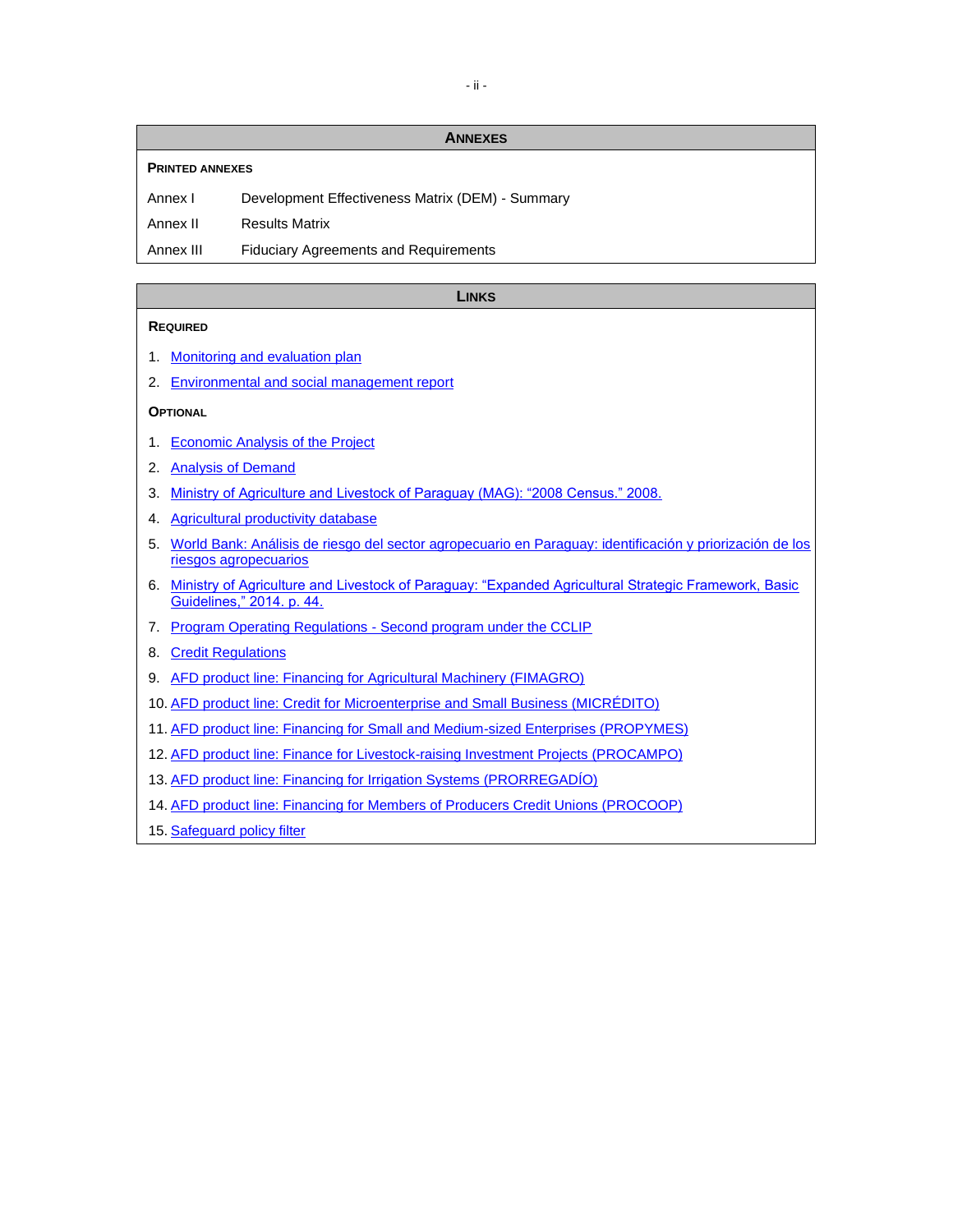## **ABBREVIATIONS**

| <b>AFD</b>         | Agencia Financiera de Desarrollo [Development Finance Agency]                                                  |
|--------------------|----------------------------------------------------------------------------------------------------------------|
| <b>BCP</b>         | Banco Central de Paraguay [Central Bank of Paraguay]                                                           |
| <b>CCLIP</b>       | <b>Conditional Credit Line for Investment Projects</b>                                                         |
| <b>FIMAGRO</b>     | Financiamiento de Maquinarias Agrícolas [Financing for<br><b>Agricultural Machineryl</b>                       |
| IFIs.              | Intermediary financial institutions                                                                            |
| MAG                | Ministry of Agriculture and Livestock                                                                          |
| <b>MICREDITO</b>   | Crédito para Micro y Pequeñas Empresas [Credit for<br>Microenterprise and Small Business]                      |
| <b>PROCAMPO</b>    | Financiamiento de Proyectos de Inversión Ganadera [Financing]<br>for Livestock-raising Investment Projects]    |
| <b>PROCOOP</b>     | Financiamiento para Socios de Cooperativas de Producción<br>[Financing for Members of Producers Credit Unions] |
| <b>PROPYMES</b>    | Financiamiento para Pequeñas y Medianas Empresas [Financing]<br>for Small and Medium-sized Enterprises]        |
| <b>PRORREGADÍO</b> | Financiamiento para Sistemas de Riego [Financing for Irrigation<br><b>Systems</b>                              |
| <b>SMEs</b>        | Small and medium-sized enterprises                                                                             |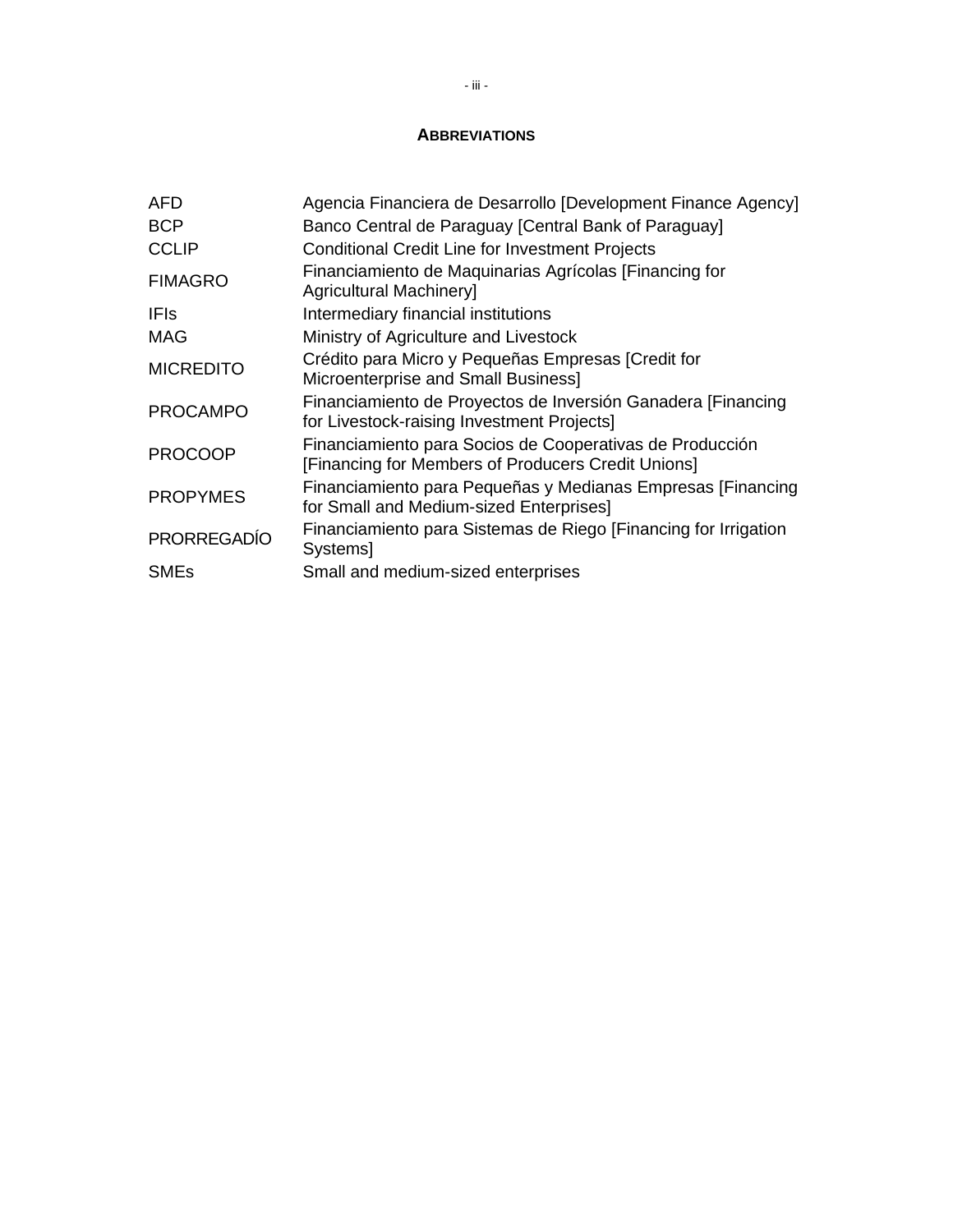#### **PROJECT SUMMARY**

#### **P[ARAGUAY](#page-0-0) ACCESS TO FINANCING FOR INVESTMENTS IN PARAGUAY'S AGRICULTURE SECTOR (PR-L1170) SECOND INDIVIDUAL OPERATION UNDER THE CONDITIONAL CREDIT LINE FOR INVESTMENT PROJECTS (CCLIP) FOR FINANCING PRODUCTIVE DEVELOPMENT (PR-X1006)**

| <b>Financial Terms and Conditions</b>                                                                                                                                                                                                                                                                                                           |                         |               |                                            |                 |  |  |  |  |  |  |  |
|-------------------------------------------------------------------------------------------------------------------------------------------------------------------------------------------------------------------------------------------------------------------------------------------------------------------------------------------------|-------------------------|---------------|--------------------------------------------|-----------------|--|--|--|--|--|--|--|
| <b>Borrower:</b>                                                                                                                                                                                                                                                                                                                                |                         |               | Flexible Financing Facility <sup>(a)</sup> |                 |  |  |  |  |  |  |  |
| Agencia Financiera de Desarrollo [Development<br>Finance Agency] (AFD)                                                                                                                                                                                                                                                                          |                         |               | <b>Amortization period:</b>                | 25 years        |  |  |  |  |  |  |  |
| <b>Executing agency:</b>                                                                                                                                                                                                                                                                                                                        |                         |               | <b>Disbursement period:</b>                | 5 years         |  |  |  |  |  |  |  |
| Agencia Financiera de Desarrollo [Development<br>Finance Agency] (AFD)                                                                                                                                                                                                                                                                          |                         |               | Grace period:                              | 5.5 years $(b)$ |  |  |  |  |  |  |  |
| <b>Guarantor:</b>                                                                                                                                                                                                                                                                                                                               |                         |               | Interest rate:                             | LIBOR-based     |  |  |  |  |  |  |  |
| Republic of Paraguay                                                                                                                                                                                                                                                                                                                            |                         |               | <b>Credit fee:</b>                         | (c)             |  |  |  |  |  |  |  |
| <b>Source</b>                                                                                                                                                                                                                                                                                                                                   | <b>Amount</b><br>(US\$) | $\frac{9}{6}$ | <b>Inspection and</b><br>supervision fee:  | (c)             |  |  |  |  |  |  |  |
| <b>IDB (Ordinary Capital):</b>                                                                                                                                                                                                                                                                                                                  | 30 million              | 100           | Weighted average life:                     | $15.25$ years   |  |  |  |  |  |  |  |
| Total:                                                                                                                                                                                                                                                                                                                                          | 30 million              | 100           | <b>Currency of approval:</b>               | U.S. dollars    |  |  |  |  |  |  |  |
|                                                                                                                                                                                                                                                                                                                                                 |                         |               | <b>Project at a Glance</b>                 |                 |  |  |  |  |  |  |  |
| Project objective/description: The general objective of the program is to help boost the productivity of<br>Paraguay's agriculture sector. The specific objective is to increase access to medium- and long-term<br>financing for eligible agricultural sub-borrowers intending to acquire technologies, for productive investment<br>purposes. |                         |               |                                            |                 |  |  |  |  |  |  |  |
| Special contractual conditions precedent to the first disbursement of the loan: Approval and entry into<br>force of the program Operating Regulations, in accordance with the terms and conditions previously<br>approved by the Bank (paragraph 3.3).                                                                                          |                         |               |                                            |                 |  |  |  |  |  |  |  |
| Exceptions to Bank policies: The program requires a partial exception to the policy on guarantees<br>required from the borrower (document GP-104-2), so the sovereign guarantee issued by the Republic of<br>Paraguay will apply only to the financial obligations arising under the loan contract (paragraph 3.4).                             |                         |               |                                            |                 |  |  |  |  |  |  |  |
|                                                                                                                                                                                                                                                                                                                                                 |                         |               | <b>Strategic Alignment</b>                 |                 |  |  |  |  |  |  |  |
| Challenges:(d)                                                                                                                                                                                                                                                                                                                                  | SI                      | ⊽             | ⊽<br>PI                                    | ΕL              |  |  |  |  |  |  |  |
| Crosscutting themes:(e)                                                                                                                                                                                                                                                                                                                         | <b>GD</b>               |               | CC                                         | IC              |  |  |  |  |  |  |  |

 $\overline{a}$  Under the terms of the Flexible Financing Facility (document FN-655-1) the borrower has the option of requesting changes to the amortization schedule, as well as currency, interest rate, and commodity conversions. The Bank will take operational and risk management considerations into account when reviewing such requests.

(b) Under the flexible repayment options of the Flexible Financing Facility, changes to the grace period are permitted provided that they do not entail an extension of the original weighted average life of the loan or the last payment date as documented in the loan contract.

<sup>(c)</sup> The credit fee and inspection and supervision fee will be established periodically by the Board of Executive Directors as part of its review of the Bank's lending charges, in accordance with the relevant policies.

 $<sup>(d)</sup>$  SI (Social Inclusion and Equality); PI (Productivity and Innovation); and EI (Economic Integration).</sup>

(e) GD (Gender Equality and Diversity); CC (Climate Change and Environmental Sustainability); and IC (Institutional Capacity and Rule of Law).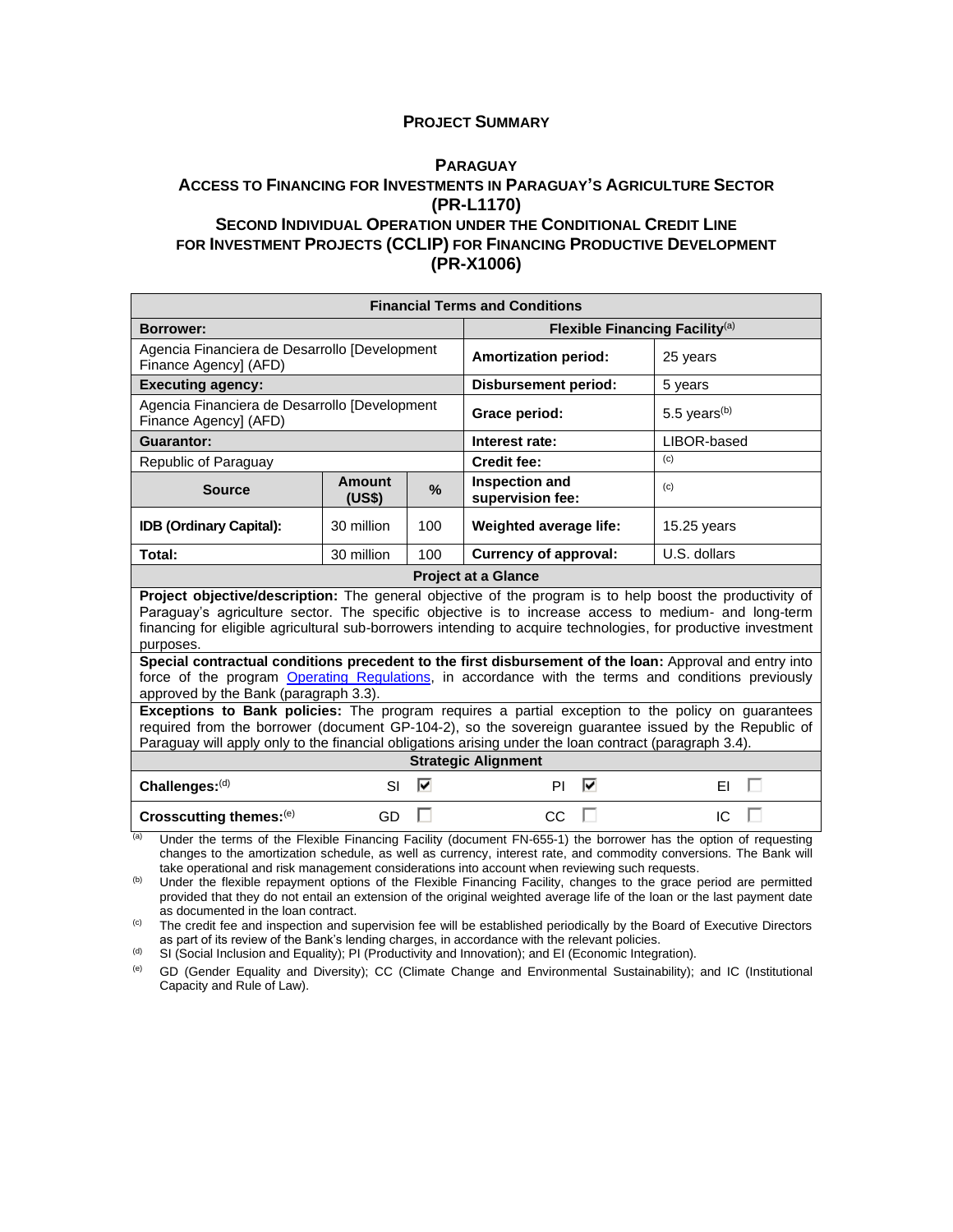## **I.** DESCRIPTION AND RESULTS MONITORING

## **A. Background, problem addressed, and rationale**

- 1.1 **Macroeconomic issues.** At the close of 2018, Paraguay posted real gross domestic product (GDP) growth of 3.7%, compared with 5.0% in 2017. In 2018, inflation was 3.2%, below the target set by the central bank  $(4.0\pm 2\%)$  and less than the figure for the previous year (4.5%). The central government deficit stood at 1.3% of GDP, in line with the ceiling set in the Fiscal Responsibility Act (1.5% of GDP) but higher than the figure in 2017 (1.1% of GDP). The estimated net borrowing requirement in 2019 is US\$600 million (1.5% of GDP). Real GDP is expected to increase 3.2% in 2019 and should reach 4.0% in the medium term. However, the Paraguayan economy is vulnerable to external shocks, such as the macroeconomic volatility of regional trading partners and price fluctuations for raw materials. Recent analyses conducted by the IDB show that in order to sustain the rapid growth of recent years, structural challenges in the areas of public management and institutions, productive diversification, infrastructure, and human capital must be addressed.<sup>1</sup>
- 1.2 **Agriculture sector in Paraguay.** The primary agriculture sector is an important driver of the Paraguayan economy. This sector accounts for 10.1% of GDP (agriculture for 7.9% and livestock for 2.2% in 2018) and produces around 62.4% of the country's exports. It employs 20.9% of the country's work force (24.5% of men and 15.4% of women, according to the 2017 Permanent Household Survey).
- 1.3 Part of the Paraguayan economy's volatility can be attributed to the dependence on the agriculture sector, which is in turn associated with climate factors and international prices. Although agricultural GDP grew by 4% in 2018 on the performance of staple crops and livestock, a decline of 0.5% is expected in 2019 as international prices fall. 2
- 1.4 **Description of the agriculture sector.** From a socioeconomic standpoint, soybeans are the most important crop in Paraguay<sup>3</sup>, accounting for 87% of the total cultivated land area covering 3.51 million hectares, with a 3.8% increase in the 2017/2018 season. The crop segment of the agriculture sector consists of corn (1.07 million hectares, with a year-on-year increase of 13.8%) and wheat (0.43 million hectares, with a 70,000-hectare reduction). Together, these three crops account for nearly 80% of the value of crop production<sup>4</sup> and 49% of the value of crop and livestock production.
- 1.5 In all, 72% of the country's soybean farmers have less than 50 hectares of land (20,000 farmers) and contribute just 6% to national production. <sup>5</sup>, <sup>6</sup> These farms

Paraguay: Rutas para el Desarrollo. IDB, 2018. Available at: [https://publications.iadb.org/es/paraguay](https://publications.iadb.org/es/paraguay-rutas-para-el-desarrollo)[rutas-para-el-desarrollo.](https://publications.iadb.org/es/paraguay-rutas-para-el-desarrollo)

<sup>&</sup>lt;sup>2</sup> Agriculture, which is highly dependent on sovbeans, also has an impact on the transportation industry, 60% of which relies on this sector. UNDP (2010). Microfinance in Paraguay: Analysis of Supply and Demand.

<sup>3</sup> Ministry of Agriculture and Livestock (MAG): 2017-2018.

<sup>4</sup> If rice, mandioca, sesame, cotton, sugarcane, and vegetables are included, these crops account for 98% of agricultural production and more than 90% of the cultivated land area per year.

<sup>5</sup> Ministry of Agriculture and Livestock (2014). 2014 Yearbook of Environmental Statistics.

<sup>&</sup>lt;sup>6</sup> Central Bank of Paraguay (2017). Economic Studies - Department of Real Sector Statistics.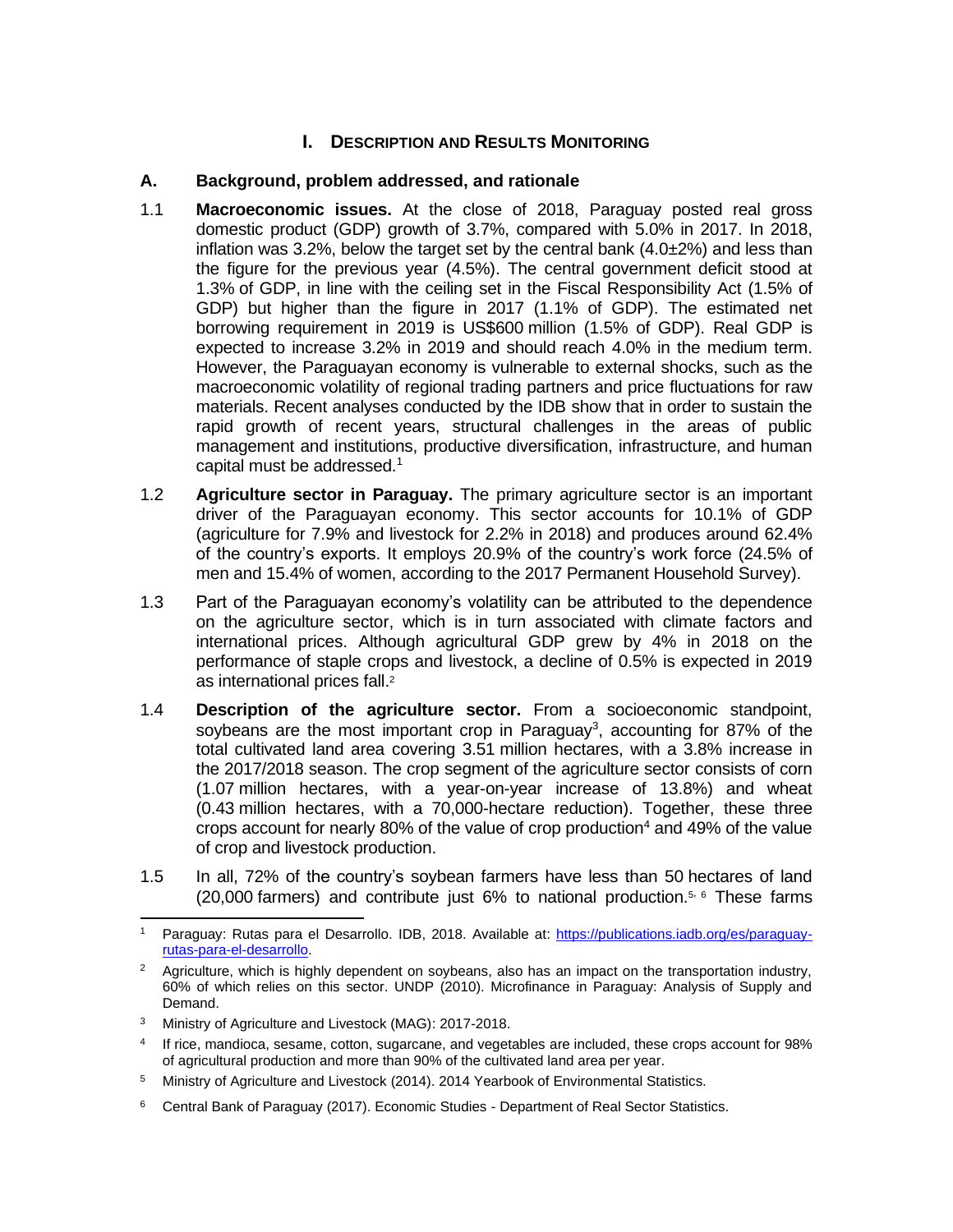cannot operate by exclusively growing that crop, so they diversify by growing other crops such as corn, wheat, sunflower, and canola, as well as by introducing livestock production activities, involving both larger animals such as dairy or beef cattle (semi-intensive and intensive ranching) and smaller livestock such as pigs, poultry, and other animals. This opens the door to the development of other products and the introduction of more sustainable practices.<sup>7,8</sup> It should be noted that the value of wheat exports increased by 38% in 2018, due to increased prices and higher export volumes (7%). Meanwhile, the volume of corn exports slipped by 21% on stronger domestic demand for animal feed and ethanol.

- 1.6 The livestock subsector primarily produces beef, which generates 3.05% of GDP and involves 153,000 farmers with a herd of nearly 13.8 million head of cattle, 63% of which are located in the eastern part of the country and 37% in the western part. However, this herd has been shrinking since 2014 as livestock-producing regions have been hit by flooding caused by El Niño, price fluctuations, and low productivity, as reflected in the 14% offtake rate (compared with 23% in Argentina, 21% in Uruguay, and 19% in Brazil in 2016). Even so, exports have been increasing thanks to better handling techniques and sanitary standards throughout the production chain.
- 1.7 **Agriculture sector challenges.** The agriculture sector plays a significant role in the growth and stability of the economy as a whole. Nonetheless, its growth capacity is limited primarily by low levels of capitalization and investment, which in turn restrict its productivity growth.<sup>9</sup> The causes that have traditionally explained the sector's low productivity include: (i) the sector's low level of capitalization, stemming from a lack of farmer investments in productive assets, such as infrastructure, equipment, and other fixed assets;<sup>10</sup> and (ii) the low degree of incorporation and adoption of technology and agricultural technology models.
- 1.8 In particular, some of the identified challenges facing farmers in the abovementioned segments in Paraguay are:<sup>11</sup> (i) technology gaps between corporate producers and family farmers, which restricts mobility into higher-value

<sup>7</sup> It should be mentioned that soybean farming in Paraguay is extremely vulnerable to climate change, both in the production stage and in the commercialization stage, given the limitations of irrigation infrastructure and transportation for exports.

<sup>8</sup> ECLAC (2014). La economía del cambio climático en Paraguay.

<sup>9</sup> De Olloqui and Fernández, Financiamiento del sector agroalimentario y desarrollo rural, IDB, 2017.

<sup>&</sup>lt;sup>10</sup> Some of the identified investment needs are: for soybeans and corn, planting and harvesting equipment and storage and transportation infrastructure; for rice, water system improvements; for cotton and subsistence crops (cassava, sesame, sugarcane, soybeans, and vegetables), droughts and shortage of available water are the main risks resulting from weak infrastructure for water conservation, storage, and the need to lease harvesting equipment. The absence of long-term credit is more problematic for family farms because it makes it hard for them to pick up where they left off following an economic shock caused by drought, which forces them to reduce their investments and sell assets, increasing their risk of bankruptcy (World Bank, op. cit.). The United States Department of Agriculture and the Food and Agriculture Organization point to an equipment gap of 2.5 machines per 1,000 hectares in Paraguay with respect to Argentina.

<sup>11</sup> World Bank (2014). Análisis de riesgo del sector agropecuario en Paraguay: identificación y priorización de los riesgos agropecuarios.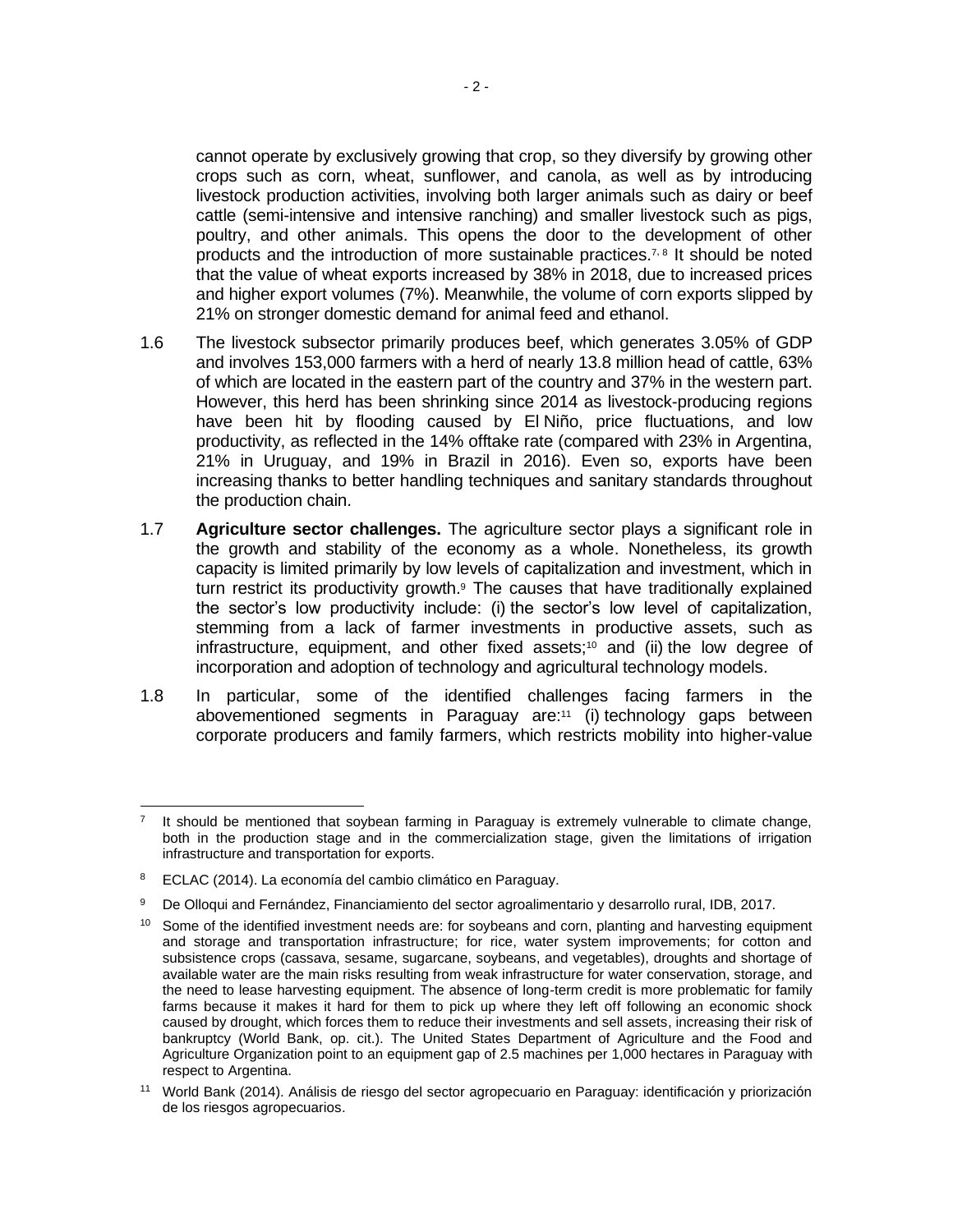activities and the commercialization of products;<sup>12</sup> (ii) absence of economies of scale, which makes it hard for farmers to improve their earnings, yields, and productivity; (iii) lack of investment in irrigation infrastructure that would mitigate the effects of drought;<sup>13</sup> (iv) limited supply of appropriate financial products for mediumand long-term investments and for agricultural insurance; (v) low levels of investment for access to commercial markets and in storage systems and the development of new export sectors; and (vi) lack of support for technology transfer and adaptation.

- 1.9 **Financing and investment capacity-building.** Access to medium- and long-term financing is critical for increasing investments, closing technology gaps, and boosting the productivity of rural producers.<sup>14</sup> Access to financing for production purposes facilitates investment in equipment and infrastructure, diversification to other crops, and the adoption of new technologies, enhanced inputs, and technical-production capacities, which all translate into increased earnings and productivity for farms. In particular, access to credit is the key determinant in decisions to invest in production assets and in the volume of investments.
- 1.10 For this reason, eliminating restrictions on access to credit should increase the number of farmers making investments as well as the size of the investments they make, thereby helping to break the cycle of low investment, low productivity, low growth, and small scale in this sector. In addition, studies focused on agricultural value chains<sup>15</sup> show that lack of access to medium- and long-term financing for businesses that participate in industrialization, commercialization, and related

<sup>&</sup>lt;sup>12</sup> The role of the small farmer is simply to provide land for the crop expansion of medium-sized and large operations in this area, who have greater investment capacity. Industries perceive the cost of buying production from small farmers to be high.

<sup>13</sup> Paraguay loses around US\$237 million per year on average (5.4% of agricultural GDP) and has lost as much as US\$1 billion due to production risks such as drought and pests that could be managed in agricultural value chains, as well as through production that does not depend on the forest frontier. The United States Department of Agriculture has identified a 12% gap between Paraguay and Argentina with respect to irrigation-ready land. Family-based agriculture usually relies on community wells, running water systems, and natural bodies of water, whereas medium-sized and large operations use water from artesian wells or springs, reservoirs, and stock tanks, which are key assets in drought years. World Bank (2014). Análisis de riesgo del sector agropecuario en Paraguay: identificación y priorización de los riesgos agropecuarios.

<sup>&</sup>lt;sup>14</sup> Access to finance can provide timely resources to purchase inputs, technologies, management and production models, etc. (International Finance Corporation, 2012, Innovative Agricultural SME Finance Models). Access to financing through these investments would have an effect on productivity. Mexico experienced positive impacts from agricultural credit issued through Agencia Financiera de Desarrollo [Development Finance Agency], in terms of productivity measured as sales per hectare, in both working capital (32.6%) and fixed assets (23.5%) (IDB, 2019). In Peru, access to credit could boost agricultural productivity by 26% (Guirkinger and Boucher, 2008), while in China it could be as high as 31.6% (Dong et al., 2010). Sidhu et al. (2008) demonstrate the positive relationship between credit, investment, and productivity in India (Dynamics of Institutional Agricultural Credit and Growth in Punjab: Contribution and Demand-Supply Gap). Uaiene et al. (2009) perform an empirical analysis of the relationship between agricultural credit and technology, showing that farmers with access to credit are more likely to adopt technology. Foster and Rosenzweig (2010) show that limited credit plays a significant role in the decision to delay technology adoption, which is the leading determinant of productivity growth.

<sup>15</sup> See A. Calatayud and J. A. Ketterer, Integrated Value Chain Risk Management, Technical Note 922, Washington D.C., Inter-American Development Bank, 2016; and J. Bueso-Merriam, F. Demichelis, M. C. Fernández Diez, David Giuliodori, Alejandro Rodríguez, and R. Stucchi, "El impacto del Programa de Crédito para el Desarrollo de la Producción y el Empleo en la Provincia de San Juan," Discussion Paper 485, Washington D.C., Inter-American Development Bank, 2016.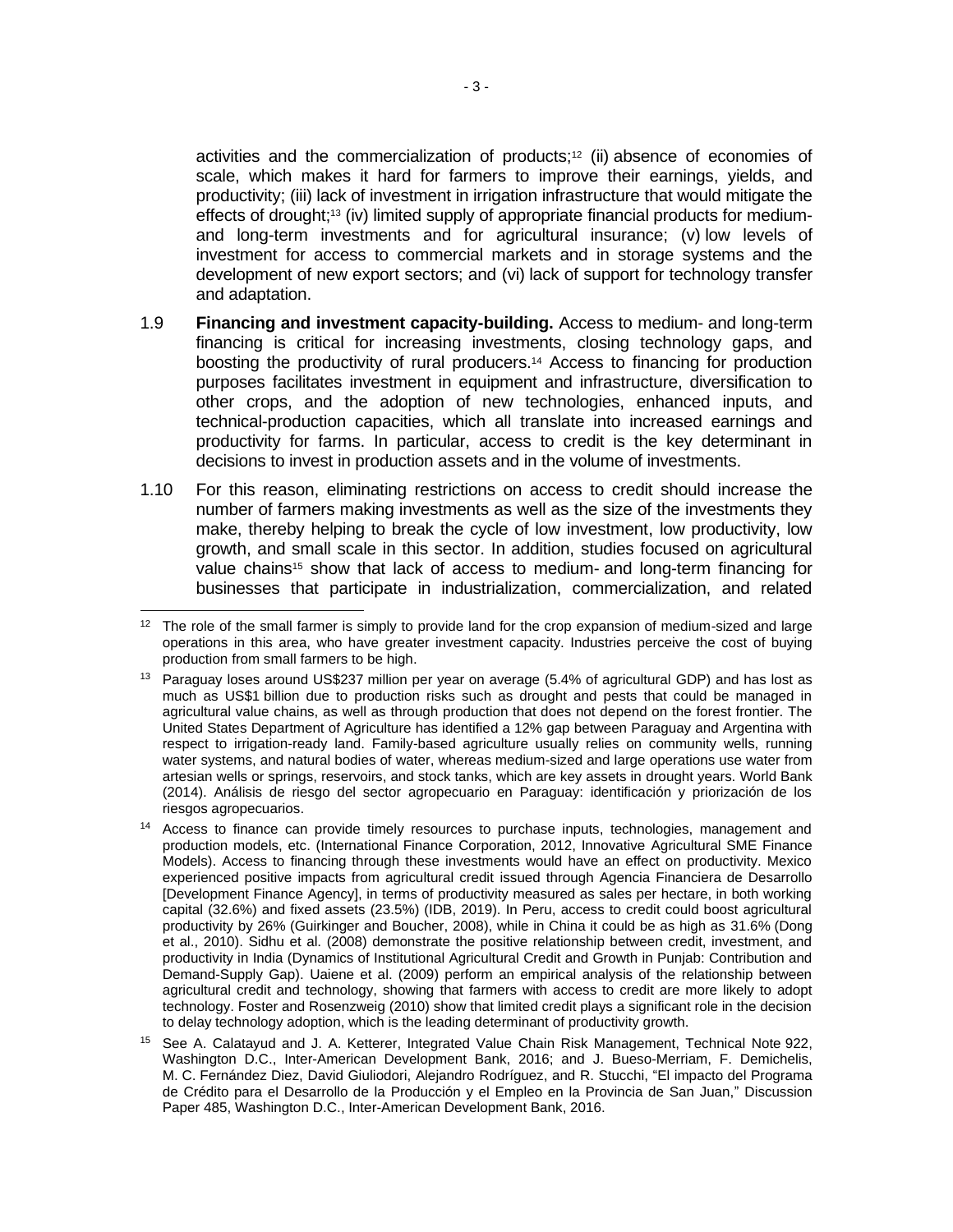services for the agriculture sector significantly hinders the ability of these businesses to make the infrastructure and technology investments that will help improve their productivity.

- 1.11 **Access to medium- and long-term credit.** Access to medium- and long-term financing for Paraguay's agriculture sector is limited by factors such as: (i) the intrinsic risk in the sector due to the effects of climate variability and price volatility;<sup>16</sup> (ii) the strong geographic dispersion of the customer base in rural areas, which generates high transaction and operating costs; and (iii) the maturity mismatch in the banking sector, which reduces the availability of long-term credit. In addition, small and medium-sized farmers face additional restrictions due to: (i) informality in the land tenure system for these farmers,<sup>17</sup> which impedes their ability to provide collateral;<sup>18</sup> and (ii) the absence of a credit history for these farmers, which would help assess their risk.
- 1.12 The supervised financial system in Paraguay is comprised of 17 banks and 13 non-bank financial institutions.<sup>19</sup> The assets of these banks as of December 2018 (US\$21.6 billion) accounted for 95.5% of the supervised system's total assets. As of December 2018, the loan portfolio was concentrated in agricultural activities, but mostly in seasonal loans, with little financing available for investments. A total of 34.1% of bank credit goes to agriculture, livestock, and agribusiness, while 21.5% corresponds to commercial loans, 12.6% to consumer loans, 8.7% to industry, and 4.8% to services.<sup>20</sup> However, 80% of the loan portfolio is in short-term loans (up to one year), 12% is for 1- to 3-year loans, and the remainder (approximately 8%) in loans with terms of over three years.<sup>21</sup>
- 1.13 The banks are the main institutions responsible for financing the sector (96.5% in 2018). At the close of 2018, the balance of agricultural loans issued by the financial system was 14.8043 trillion Paraguayan guaraníes, or 6.9% more than at the close of 2017. However, the preponderance of farm loans at the banks shrank when credit in other sectors expanded (from 19.5% in 2017 to 16.9% in 2018). This was also the case with farm loans at financial institutions (from 17.8% in 2017 to 10.1% in 2018).
- 1.14 In general, credit grew by nearly 26% between 2005 and 2015 alongside increases in dollar-denominated agricultural loans and higher international prices, mainly for soybeans and beef. However, recent price drops point to a contraction in credit

<sup>16</sup> MAG, 2008. op. cit.

<sup>17</sup> Ibid. Only 47% of all farms have a permanent title, 22% have a provisional title, 8% are leased or farmed on a sharecropping or tenant-farming basis, with the remainder under other types of landholding arrangements

<sup>&</sup>lt;sup>18</sup> Ibid. Problems in land titling make it difficult to use land ownership as loan collateral.

<sup>&</sup>lt;sup>19</sup> Paraguay's Superintendency of Banks, which is attached to the Central Bank of Paraguay, regulates and oversees most of the financial system. Non-bank financial institutions differ from banks in that they have lower capital requirements and do not offer checking accounts or conduct foreign trade transactions.

<sup>&</sup>lt;sup>20</sup> Statistical and Financial Bulletin, December. Central Bank of Paraguay, 2018.

 $21$  This is partially due to the fact that the funding structure of the banking sector is highly concentrated in short-term deposits (sight deposits and checking accounts account for 60% of the total). This concentration of short-term deposits leads to a liquidity mismatch (90-day liabilities are higher than 90-day assets), generating a system-wide mismatch of US\$4 billion.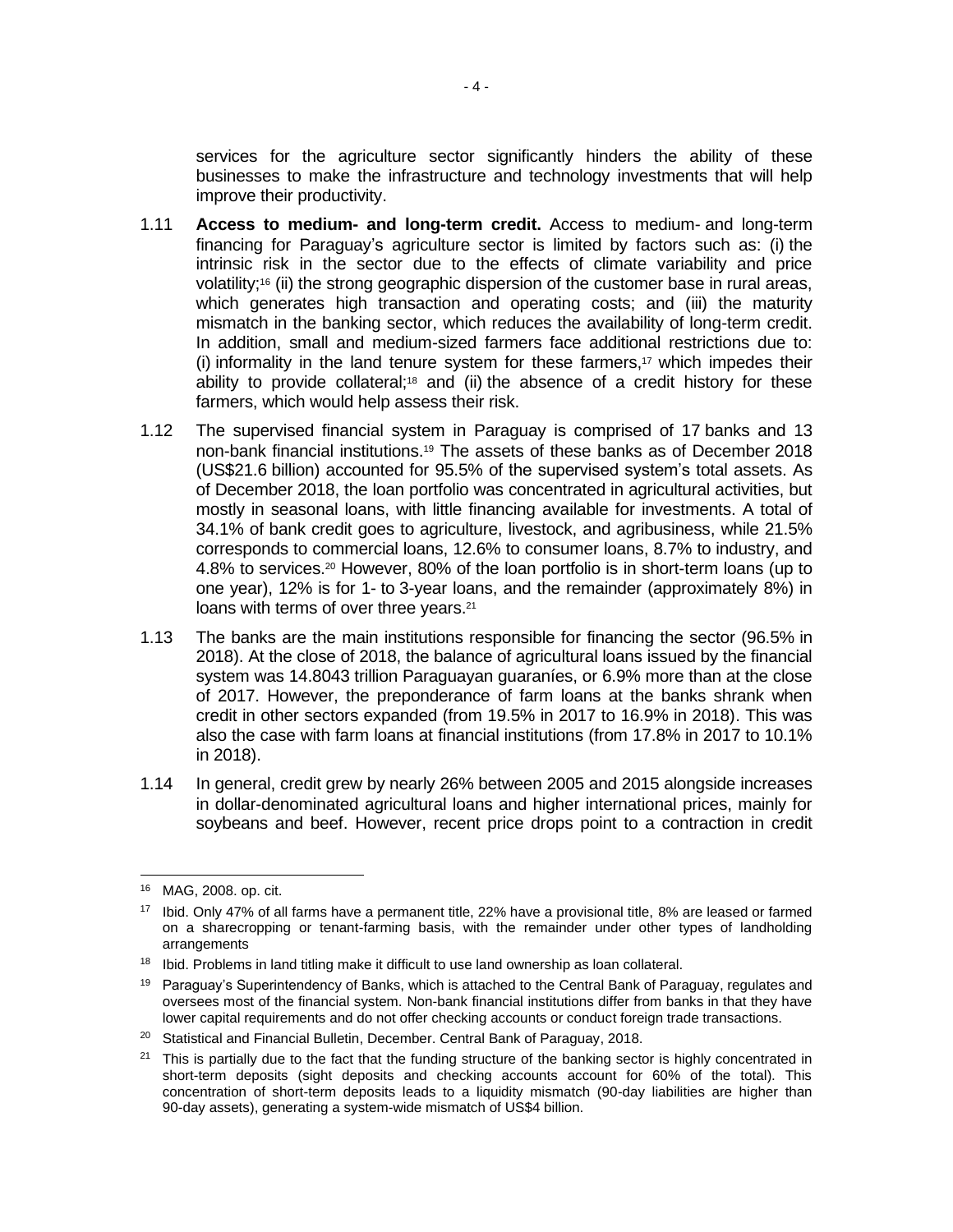and are reflected in a higher rate of nonperforming loans. $22$  The rate of nonperforming loans in the banks closed at 2.25%, an increase of 0.02 percentage points with respect to the end of 2017. Meanwhile, the rate at financial institutions was 8.03%, an increase of 0.2 percentage points compared with December 2017.

- 1.15 The demand for credit should result in future growth in capital assets, <sup>23</sup> given the higher rate of agroindustrial development for using processed seeds to make flour and oils, as well as for other purposes such as biofuels and livestock feed. However, family farms have less access to credit. Of the total number of noncorporate soybean farmers, only 17.7% are served by credit institutions and just 14% of farms receive technical assistance. Demand for credit to increase scale, improve processing and commercialization, and acquire new technologies is also being seen for other crops.<sup>24</sup> In addition, the most recent Global Findex data available for Paraguay on financial inclusion by gender shows that there is a gap in loans issued to men (32.4%) and to women (26.7%) and in the use of bank accounts for business purposes (6.8% for men compared with 4.6% for women). 25
- 1.16 In short, the financial system does not sufficiently meet the needs of corporate or family farmers for productive credit for investment purposes, i.e., loans with terms of more than one year. Access to medium- and long-term credit is a necessary condition for improving yields and earnings, through investments in processing, commercialization, transportation, and storage infrastructure, management of water and irrigation infrastructure to reduce vulnerability to climate change, pricing information systems, and other investments, as well as for improving the scale and bringing family farmers into the marketplace.
- 1.17 **Rationale.** One of the reasons for the low productivity of the agriculture sector in Paraguay is the lack of access to medium- and long-term financing that would facilitate sustainable productive investment and technology change for large and small farmers alike.<sup>26</sup>
- 1.18 Because the Paraguayan government is aware of the significance of this and other problems in the agriculture sector, it has established long-term goals for agricultural and rural development in the country, which it set out in 2014 in the Paraguay 2030 National Development Plan. <sup>27</sup> The strategy on regionalization and productive diversification is described in the pillar for "inclusive economic growth."

<sup>22</sup> IMF. (2016). IMF Country Report 16/117. Paraguay. Selected issues.

<sup>23</sup> BMI. (2017) Paraguay Agribusiness Report, Q3 2017.

<sup>&</sup>lt;sup>24</sup> Using resources from technical cooperation project ATN/OC-15604, the Bank supported AFD in the design and implementation of a methodology to request financing for new technologies for value chains, which was applied to the dairy value chain ("Nuevas tecnologías digitales en la promoción del sector [agropecuario: Propuestas para su desarrollo y adopción en la cadena láctea de Paraguay"\)](https://publications.iadb.org/es/publicacion/14113/nuevas-tecnologias-digitales-en-la-promocion-del-sector-agropecuario-propuestas).

<sup>&</sup>lt;sup>25</sup> However, it should be noted that this is 2011 data, so the current status of the gap in the country is unknown. This makes it difficult to design public policies aimed at closing the gap. Moreover, the economic statistics currently available in Paraguay do not typically look at gender when information is collected.

<sup>&</sup>lt;sup>26</sup> Although there are multiple factors behind the total factor productivity and competitiveness indicators, the importance of developed financial systems has been well documented. See the IDB's Sector Framework Document on Support to SMEs and Financial Access/Supervision (2014) and Beck et al. (2000), "Finance and the sources of growth," *Journal of Financial Economics* 58 (12), 261-300.

<sup>27</sup> See: [http://www.stp.gov.py/pnd/wp-content/uploads/2014/12/pnd2030.pdf.](http://www.stp.gov.py/pnd/wp-content/uploads/2014/12/pnd2030.pdf)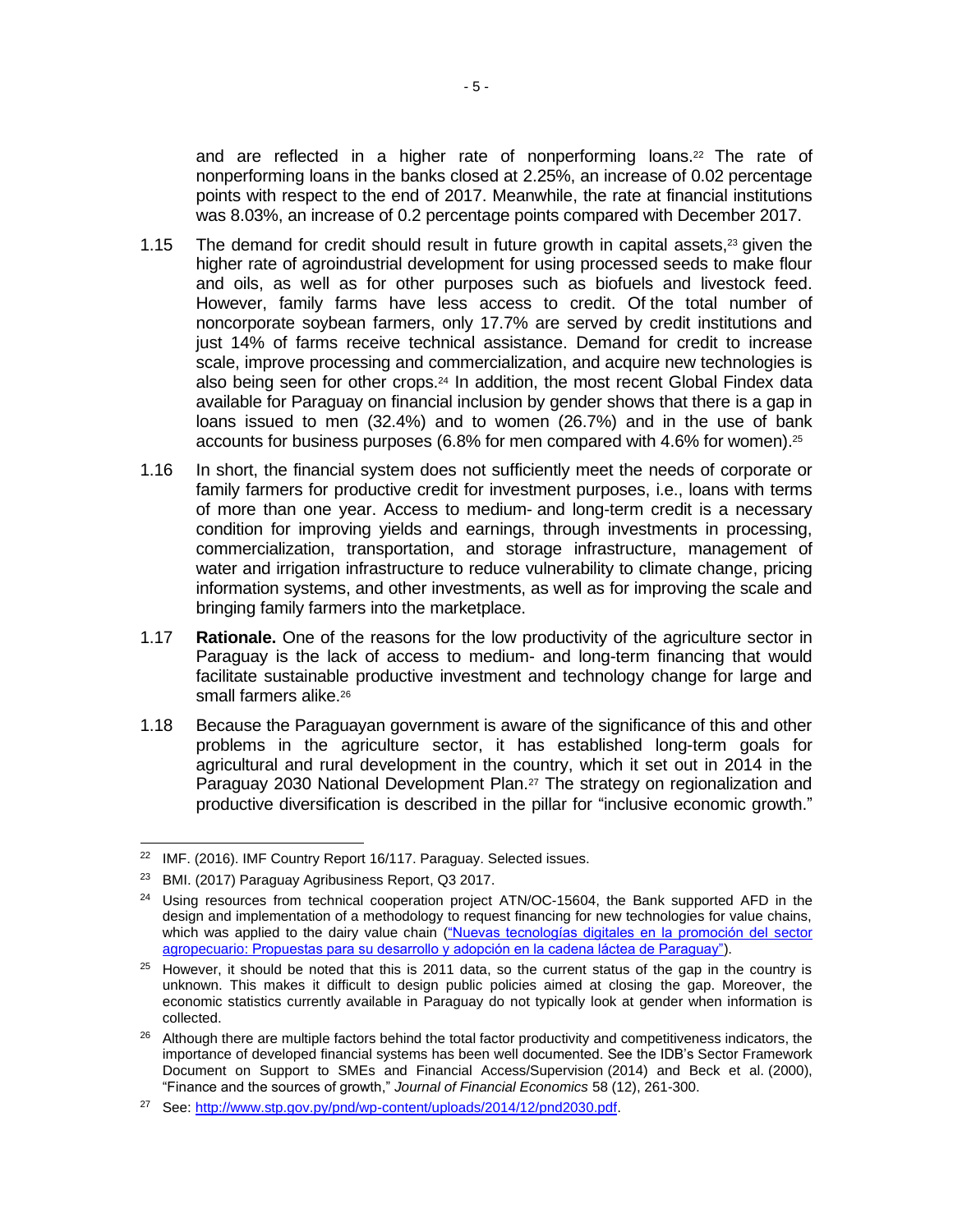The objective of this strategy is to tap the comparative advantages of the country's different regions, make investments, and activate value chains that include micro, small, and medium-sized enterprises.

- 1.19 In this context, and in keeping with its public policy targets, the government of the Republic of Paraguay has requested the Bank's support for the approval of a second operation under the Conditional Credit Line for Investment Projects (CCLIP) for Financing Productive Development, PR-X1006, with Agencia Financiera de Desarrollo [Development Finance Agency] (AFD) as the borrower and executing agency. The objective of the CCLIP is to help boost productivity in Paraguay by providing access to medium- and long-term credit for productive investment.
- 1.20 Although the first program under the CCLIP [\(3616/OC-PR\)](https://www.iadb.org/es/project/PR-L1095) was approved in December 2015, it only received congressional ratification in April 2018 and became eligible for the first disbursement later that year in November. Since then, the pace of execution has been satisfactory, and 60% of the loan has been disbursed as of October 2019. Execution of the loan is expected to conclude in the first half of 2020. This points to the strong level of demand in the sector and its relevance to AFD, which has placed 22% of its portfolio in investments in the agriculture and livestock segments, in equal proportion, according to 2018 data. The proposed operation will help expand the supply of financing that AFD is able to offer to the sector, in order to meet existing demand (see paragraph 1.26).
- 1.21 Changes in the agriculture portfolio over time indicate average year-on-year growth of 23% between 2016 and 2018. In addition, the rate charged by AFD has been decreasing and is currently at 5%, which also reflects a change in the rates charged by financial institutions (6.9% as at December 2018), a 8.1% decline from 2016 to 2018. The average term of a loan in the agriculture portfolio is around seven years.
- 1.22 **Agencia Financiera de Desarrollo.** AFD is an autonomous and independent public entity and the only second-tier public bank in the Republic of Paraguay. <sup>28</sup> It is the sole executing agency for loans and grants that provide financing for development programs and projects, with the financial intermediation and guarantee of the State. AFD is also the only channel for loans from the public sector to public and private first-tier intermediary financial institutions (IFIs), credit unions supervised and regulated by Paraguay's National Credit Union Institute, and other entities established by law.<sup>29</sup> In short, AFD is a second-tier bank that promotes economic development and job creation by channeling resources targeted to investment projects and loans for the general public through IFIs.
- 1.23 As of December 2018, AFD had US\$917 million in assets, with a loan portfolio totaling US\$744 million (81% of its assets). <sup>30</sup> AFD does not take deposits; it is funded by US\$677 million in financial obligations, primarily bonds (76%), multilateral loans (24%), and retained earnings and capitalizations. Although the

<sup>&</sup>lt;sup>28</sup> Congress of the Republic of Paraguay: Law 2640, 27 July 2005.

<sup>&</sup>lt;sup>29</sup> Congress of the Republic of Paraguay: Law 3330, 18 October 2007.

<sup>30</sup> See [AFD Balance Sheet.](https://afd.gov.py/informes-financieros-i13)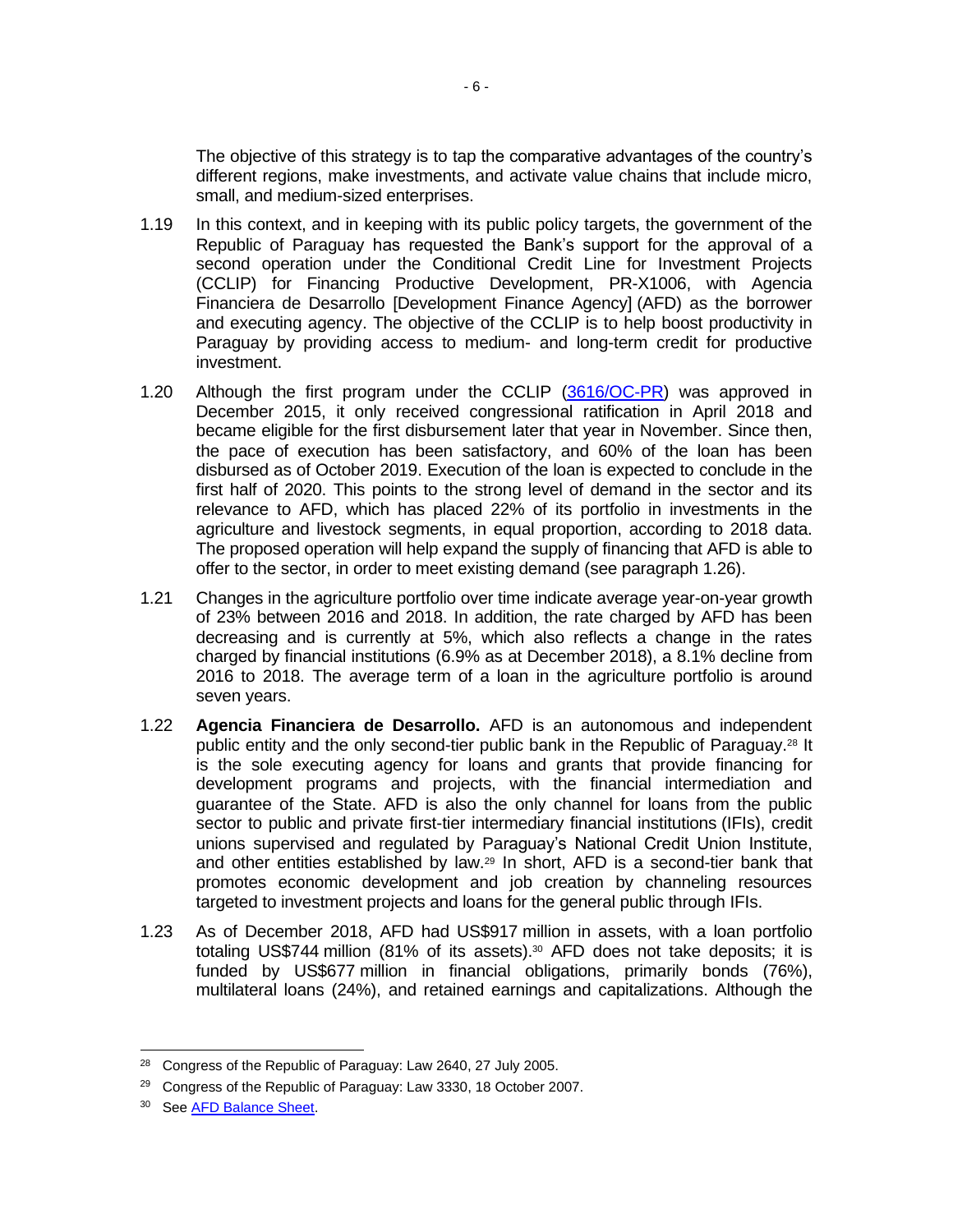agency already plays a relevant role, it holds just 4% of total system assets so there is room to increase its assets for the benefit of Paraguay's development.

- 1.24 At the close of 2018, 23% of AFD's loan portfolio was concentrated in the agriculture sector, surpassed only by the real estate sector which comprises 38% of its portfolio. This distribution has remained relatively unchanged over the last five years (23% vs. 43% in 2017, 26% vs. 43% in 2016, 30% vs. 41% in 2015, and 36% vs. 35% in 2014). This reflects the importance of medium- and long-term financing in the sectors that the Bank has been supporting through AFD since the CCLIP (PR-X1001) was approved (see paragraph 1.30). That operation made it possible to issue more than 4,000 subloans, around 60% of which were for medium- and long-term productive investments, with the remainder used to finance construction and housing improvements.
- 1.25 The proposed program is the second operation under CCLIP PR-X1006 (see paragraph 1.30) and will provide a line of funding to AFD so that it can continue to expand credit in the agriculture sector and achieve the government's objectives. It complements the first CCLIP program by expanding funding for AFD's portfolio of credit products for the agriculture sector that it has been financing and supports productivity by providing financing to farmers (see paragraph 1.20), primarily benefiting: (i) farmers, for the purchase of farm machinery and tools and the construction of bulking centers (41.5%); (ii) members of production cooperatives, for investment in breeding stock and genetic improvement, silvopastoral management, and machinery and infrastructure improvements (27.7%); and (iii) livestock operations, for investment in breeding stock and genetic improvement (27.0%).
- 1.26 **Estimate of potential demand.** According to FAO figures, investment demand for gross fixed capital formation is estimated at nearly US\$300 million per year. In turn, agricultural investments reported by the Superintendency of Banks at the Central Bank of Paraguay in its statistical bulletin stand at nearly US\$2.4 billion at the end of the first quarter of 2019, for both working and fixed capital. Of this US\$2.4 billion, the balance of AFD's portfolio accounts for approximately 12% of the entire financial system (US\$280 million), which is a small percentage of existing demand.31,<sup>32</sup>
- 1.27 **The Bank's experience and lessons learned in the sector.** It is important to note that the Bank has gained extensive experience in productive financing for the region's agriculture sector, through many different operations with different public financial institutions in the region. Lessons were learned, for example, from the Program for the Financing of Investment Projects, Productive Restructuring and Export Development (Bancóldex II) [\(2193/OC-CO\)](http://www.iadb.org/en/projects/project-description-title,1303.html?id=CO-L1082), which made it possible to continue meeting the financing needs for investment of the real sector of the economy, thereby demonstrating the countercyclical role that these types of operations can play in reassuring the market. Along these lines, the design of this

<sup>31</sup> See [Analysis of Demand.](http://idbdocs.iadb.org/wsdocs/getDocument.aspx?Docnum=EZSHARE-1527470111-3)

<sup>&</sup>lt;sup>32</sup> In terms of potential demand, the IDB has estimated credit opportunities for investment in the dairy value chain, based on the needs and investment capacity of dairy farmers, which resulted in an estimated total amount of technology loans of more than US\$78 million, assuming an investment of 25% of the dairy farms in the industrial dairy chain. See: [https://publications.iadb.org/es/publicacion/](https://publications.iadb.org/es/publicacion/14113/nuevas-tecnologias-digitales-en-la-promocion-del-sector-agropecuario-propuestas) [14113/nuevas-tecnologias-digitales-en-la-promocion-del-sector-agropecuario-propuestas.](https://publications.iadb.org/es/publicacion/14113/nuevas-tecnologias-digitales-en-la-promocion-del-sector-agropecuario-propuestas)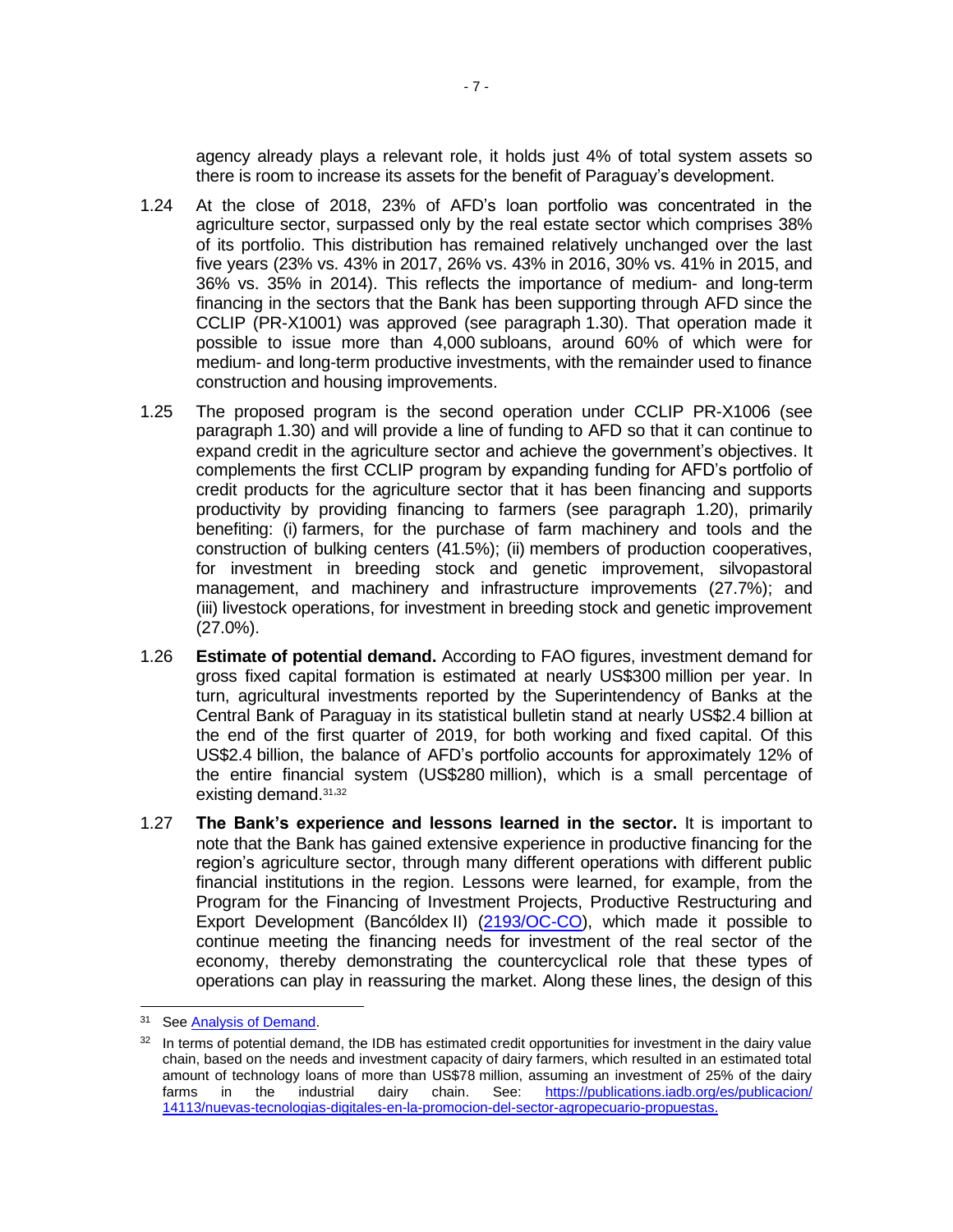operation includes monitoring indicators for observing trends and changes in the system in terms of loan maturities and delinquency rates.

- 1.28 In the area of rural agricultural financing, lessons were learned from the program Rural Financing in Mexico [\(2656/OC-ME\)](http://www.iadb.org/en/projects/project-description-title,1303.html?id=ME-L1055) in terms of the Bank's importance and value-added in medium- and long-term funding for the structuring of lending strategies to generate environmental benefits and promote investment in rural areas. In particular, this program pointed up the feasibility of financing projects with a positive environmental impact and investments in fixed assets by rural productive units in highly marginalized areas, by giving them access to medium- and long-term credit, and demonstrated an effect that could be attributed to the program.
- 1.29 These experiences have been used to develop this proposal and respective annexes. The main lesson learned from the execution of operations with the rural sector, particularly operation [2656/OC-ME,](http://www.iadb.org/en/projects/project-description-title,1303.html?id=ME-L1055) is the need to create long-term financing opportunities for rural farmers. From a broader perspective, operations such as the aforementioned [2193/OC-CO](http://www.iadb.org/en/projects/project-description-title,1303.html?id=CO-L1082) demonstrated the need to have financing instruments that play a countercyclical role, especially for small and medium-sized enterprises.
- 1.30 **The Bank's experience with AFD.** The Bank has had a longstanding relationship with AFD ever since it was founded through the loan supporting the Legal Reform of the Second-tier Public Financial System (operation [1682/OC-PR\)](http://www.iadb.org/en/projects/project-description-title,1303.html?id=PR-L1012). AFD has served as the executing agency for several different Bank projects: (i) Expanded CCLIP for Investment Projects to Provide Financing to AFD (PR-X1001), under which individual operations for a total of US\$150 million were approved [\(1968/BL-PR,](http://www.iadb.org/en/projects/project-description-title,1303.html?id=PR-L1024) [2150/BL-PR,](http://www.iadb.org/en/projects/project-description-title,1303.html?id=PR-L1032) [2639/BL-PR, 2640/OC-PR\)](http://www.iadb.org/en/projects/project-description-title,1303.html?id=PR-L1062); (ii) the Financing Program for Paraguayan SMEs [\(3354/OC-PR\)](http://www.iadb.org/en/projects/project-description-title,1303.html?id=PR-L1081), to finance small and medium-sized enterprises in Paraguay; (iii) the Project for the Development of the Housing Finance Market in Paraguay [\(3853/OC-PR\)](https://www.iadb.org/es/project/PR-L1140), which provides financing to drive supply and demand for housing; and (iv) the first operation [\(3616/OC-PR\)](https://www.iadb.org/es/project/PR-L1095) under CCLIP PR-X1006, currently in execution, which this second operation is part of. In addition, through the Technical Cooperation Project to Support the Institutional Strengthening of AFD (ATN/OC-15778-PR), the Bank provided support for the institutional improvement of AFD in accordance with its Strategic Plan 2016-2018 by providing for changes to its organizational and regulatory structure, for the purpose of increasing its impact in terms of economic development, infrastructure, and job creation in Paraguay.
- 1.31 AFD recently requested institutional strengthening support for the use of digital tools and better oversight and evaluation of its programs, with its participation in a regional cooperation program that will help strengthen it through tools to capture, use, and process digital information and systems to monitor and evaluate its projects. This is an innovative aspect for this second operation under the CCLIP, as it will help AFD increase the efficiency, effectiveness, and transparency of its program management activities. The technical cooperation project will strengthen AFD via methodological resources and enhanced capacities. In terms of methodologies, the project will include: (i) the review and identification of standardized monitoring and evaluation indicators by sector of activity, mandate, and type of institution (first or second tier); (ii) analysis of existing administrative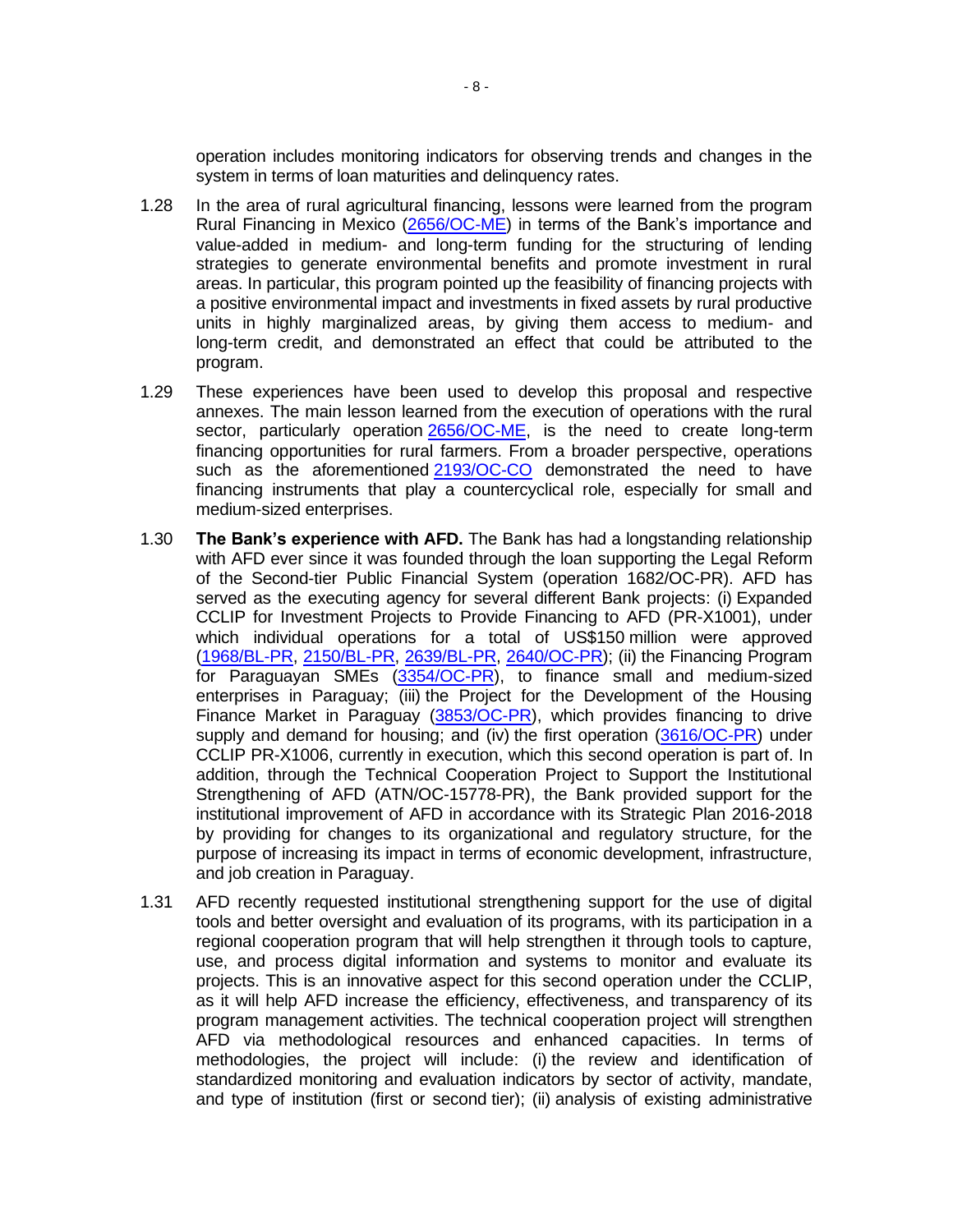data at AFD, whether captured by traditional means such as credit files or by nontraditional means (digital), analysis of the characteristics of such information in terms of standardization of recording, digitizing, compatibility and comparability, both domestic and international; (iii) analysis of secondary sources of potential cross-referencing of administrative data; (iv) review of the monitoring and evaluation models used for different purposes and economic, financial, and development targets, and the way they are integrated into the processes and provide continuous information; (v) review and identification of cases of good practices in the region and applicable methodologies by subject matter; and (vi) pilot for the development of a virtual platform to collect and manage information, which, depending on the access level (IDB, AFD, IFIs), will make it possible to select indicators from drop-down lists, add information periodically, and obtain customized reports, tables, and figures. Lastly, there will be a diagnostic assessment of AFD's monitoring and evaluation systems and a proposal or plan for access and use of administrative data, with economic, financial, and development evaluation methodologies and techniques that are applicable by type of project and sector, which will include definitions of the advantages in terms of improving AFD's efficiency and effectiveness and the design of a virtual data platform.

- 1.32 In the area of capacity-building, the following activities can be expected: (i) review of internal monitoring and evaluation capacities in terms of staff and resources and identification of synergies between the areas that generate and use information, with the creation of shared information spaces; (ii) support for the identification of national agendas, regulatory requirements, and creation of interagency cooperation agreements and arrangements to share and standardize information; (iii) formation of subject-specific work groups for all participating public development banks; (iv) creation of a regional virtual library organized by subtopics as a source of references and documentation of cases; (v) creation of collaborative documents that incorporate demands from public development banks for knowledge and encourage discussions; and (vi) support in the design and systematization of monitoring and evaluation following a roadmap developed in conjunction with AFD. Lastly, training tools will be available to the public development banks to align incentives and gradually build an enhanced information system.
- 1.33 **Complementarity with other IDB Group interventions.** The proposed operation will complement the work of IDB Invest, which has been providing resources to first-tier IFIs to finance the agriculture sector in Paraguay, through the following operations that are currently in execution: (i) SME Financing Agreement with Bancop [\(12266-01\)](https://www.idbinvest.org/es/projects/acuerdo-de-financiamiento-pyme-con-bancop) to finance SMEs in the productive sector; and (ii) Banco Regional Agribusiness Financing Partnership [\(12416-01\)](https://www.idbinvest.org/es/projects/banco-regional-agribusiness-financing-partnership) to finance subprojects in businesses in the agricultural, agroindustrial, and livestock sectors. It is also expected to build synergies with the IDB Invest operation being designed to provide medium- and long-term financing to SMEs in the productive sector, with an emphasis on the livestock sector. The operation has synergies with a CCLIP in preparation by the IDB, aimed at enhancing the productivity of the agriculture sector through investments that will improve the Paraguayan government's ability to provide quality public agricultural services to farmers, as well as through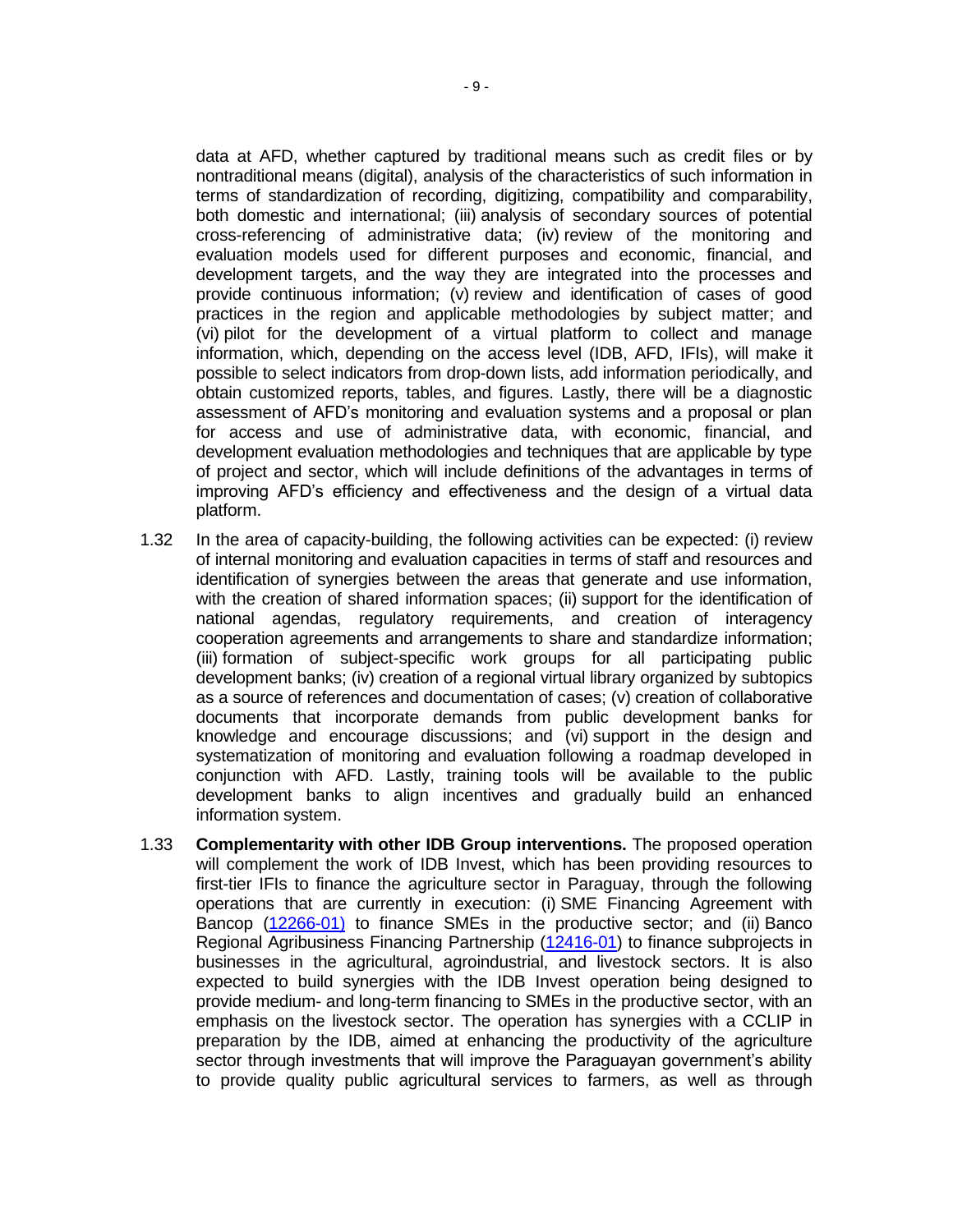targeted investments that will support groups of farmers with high productive potential.

- 1.34 **Lessons learned with AFD**. The lessons learned from the execution of these operations in the area of productive financing show that there is: (i) an opportunity to improve the collection of data to monitor and evaluate the impact of the programs being executed by the Bank and AFD; and (ii) an opportunity to improve institutional capacities to evaluate the development impact of AFD activities on end beneficiaries. The importance of these lessons to AFD and their impact on achieving development outcomes is why AFD requested support for institutional strengthening with its participation in a regional technical cooperation project (see paragraph 1.31).
- 1.35 **Strategic alignment.** The program is consistent with the Update to the Institutional Strategy 2010-2020 (document AB-3008) and is aligned with the following development challenges: (i) social inclusion and equality, by addressing the agricultural production of small farmers, as well as geographically isolated populations; and (ii) productivity and innovation, by providing sustainable financing for investment in production and technological change.<sup>33</sup> The program is aligned with the Corporate Results Framework 2016-1019 (document GN-2727-6), through the following indicators: (i) micro, small, and medium-sized enterprises financed; and (ii) farmers with access to better agricultural services and investments. It is also aligned with the Sector Strategy on Institutions for Growth and Social Welfare (document GN˗2587-2) under the component for providing access to financial services to the majority. The program is also consistent with the Sector Framework Document on Support to SMEs and Financial Access/Supervision (document GN-2768-7), particularly the link between access to financing and increased levels of productivity and the need to develop finance policies for productive development. Likewise, the program is consistent with the Sector Framework Document on Agriculture and Natural Resources Management (document GN-2709-5), in terms of the need to strengthen rural financing through investments to boost productivity. Lastly, the program is aligned with the Country Strategy with Paraguay 2019-2023 (document GN-2958), through the strategic area of integration and diversification with respect to its strategic objective of enhancing financing for investment, and it is aligned with the priority productive development sectors, particularly the financial sector in order to promote the financing of investments through the financial system. It is included in the Update of the Annex III of the 2019 Operational Program Report (document GN-2948-2). It is also aligned with the Paraguay 2030 National Development Plan, with priorities that encompass inclusive economic growth, poverty reduction, and social development.

<sup>33</sup> Although the program is not aligned with the crosscutting theme of climate change and environmental sustainability, it will support AFD by providing technical assistance to identify projects and activities in its current portfolio that have environmental benefits or could have them if they were implemented under certain conditions. These inputs will be used to recommend guidelines so that future AFD operations with the Bank are aligned with that crosscutting theme. It should be mentioned that the IDB has successfully engaged in similar holistic exercises with various public development banks, ranging from a portfolio analysis to the structuring of green product lines.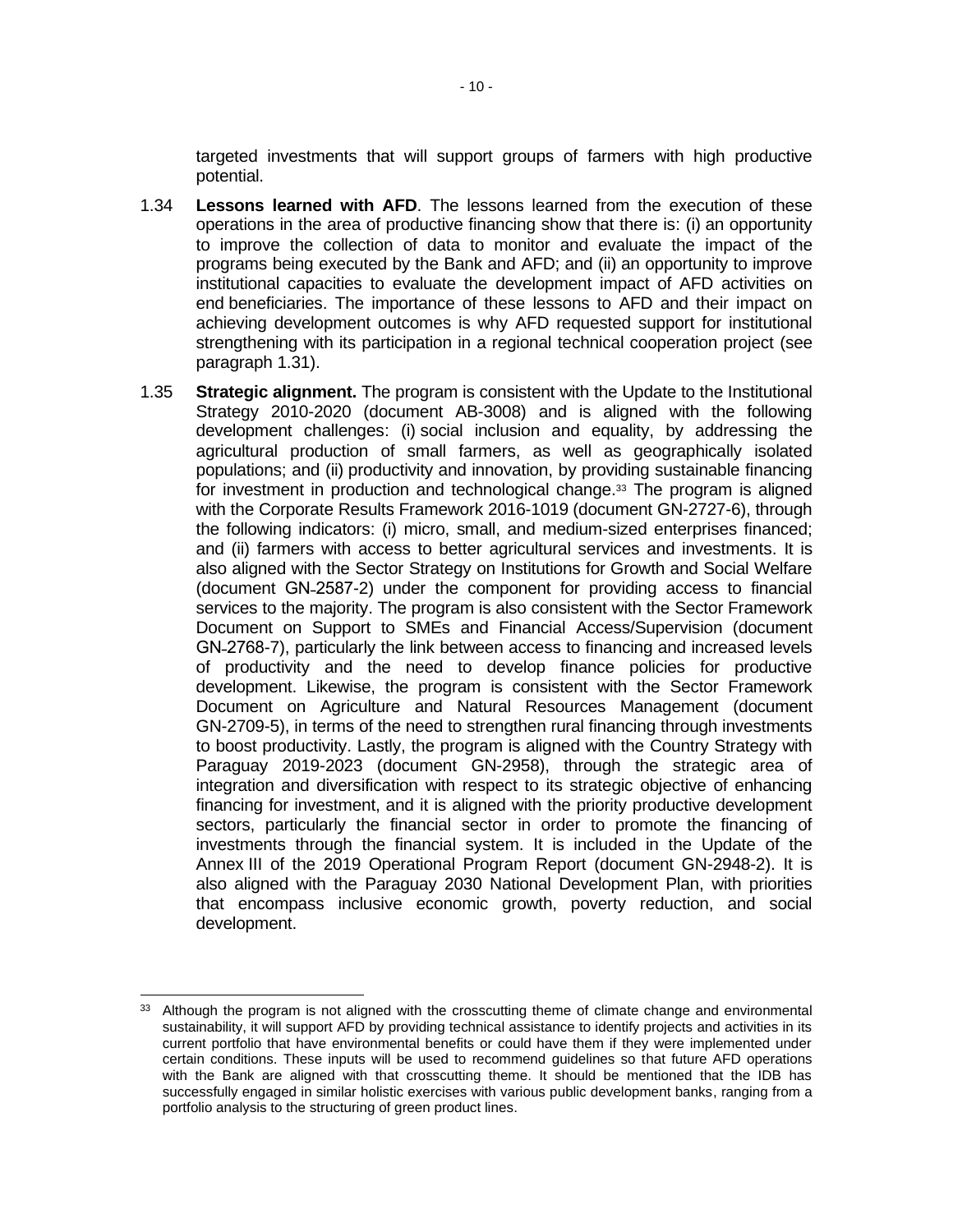- 1.36 **Objectives.** The general objective of the program is to help boost the productivity of Paraguay's agriculture sector. The specific objective is to increase access to medium- and long-term financing for eligible agricultural sub-borrowers intending to acquire technologies for productive investment purposes.
- 1.37 **Sole component. Improved access to finance (US\$30 million).** The program will be structured around a single component on the provision of medium- and long-term credit (defined as having a term of more than one year). To this end, US\$30 million in resources will be provided to eligible agricultural sub-borrowers engaged in production, processing, and commercialization activities.
- 1.38 **Eligible beneficiaries and product lines.** Eligible beneficiaries are sub-borrowers in the agriculture sector, whether classified as family or corporate farms, including members of production cooperatives. To qualify as beneficiaries, sub-borrowers must meet the eligibility criteria established in the program's [Operating Regulations](http://idbdocs.iadb.org/wsdocs/getDocument.aspx?DOCNUM=EZSHARE-1527470111-9) and in the documents describing AFD's eligible product lines. <sup>34</sup> In keeping with the program's objective, the resources may be used to finance investments for agricultural sub-borrowers using the resources for various activities including but not limited to: the procurement of technology, infrastructure, irrigation, equipment, transportation, storage, bulking, purchase of livestock, and any other purpose related to enhancing agricultural productivity.
- 1.39 **Eligible intermediary financial institutions (IFIs).** Eligible IFIs are those that meet the risk management criteria established by AFD in its [Credit Regulations](https://idbg.sharepoint.com/teams/EZ-PR-LON/PR-L1170/15%20LifeCycle%20Milestones/Reglamento%20de%20Credito.pdf) and product manuals that comprise the program's **Operating Regulations**.<sup>35</sup> The resources will at all times be channeled through first-tier IFIs that have been identified and previously evaluated by AFD. At present, AFD has 35 eligible IFIs (14 banks, 6 financial institutions, and 15 credit unions).

## **C. Key results indicators**

1.40 This second CCLIP operation is expected to increase agricultural output as a result of the support provided by the program. The expected outcomes are: (i) increase in the provision of productive inputs for farms supported by the program; and (ii) better financing terms and conditions for productive investment in the agriculture sector. To this end, the following will be taken into account: changes in the medium- and long-term loan amounts originated by AFD for the productive investment of farmers; the terms of these loans, which are expected to continue to

<sup>&</sup>lt;sup>34</sup> The eligible product lines are: (i) [FIMAGRO,](http://idbdocs.iadb.org/wsdocs/getDocument.aspx?Docnum=EZSHARE-1527470111-11) for farmers and suppliers of agricultural machinery and tools; (ii) [MICRÉDITO,](http://idbdocs.iadb.org/wsdocs/getDocument.aspx?Docnum=EZSHARE-1527470111-17) for microenterprises and small businesses, as well as independent professionals; (iii) [PROPYMES,](http://idbdocs.iadb.org/wsdocs/getDocument.aspx?Docnum=EZSHARE-1527470111-15) for small and medium-sized enterprises; (iv) [PROCAMPO,](http://idbdocs.iadb.org/wsdocs/getDocument.aspx?Docnum=EZSHARE-1527470111-13) for livestock operations; (v) [PRORREGADÍO,](http://idbdocs.iadb.org/wsdocs/getDocument.aspx?Docnum=EZSHARE-1527470111-16) for agricultural operations wishing to install irrigation systems; (vi) [PROCOOP,](http://idbdocs.iadb.org/wsdocs/getDocument.aspx?Docnum=EZSHARE-1527470111-14) for members of farm credit unions; and (vii) any other line that has the same objective of providing medium- or long-term agricultural credit used to boost productivity in a sustainable manner, in order to modify or replace those product lines, including lines specifically created for this program.

 $35$  In regard to the main eligibility criteria for financial intermediaries, it should be noted that AFD only works with institutions with a minimum rating of BB- based on the rating obtained by using the methodologies established by AFD. This same rating determines AFD's maximum exposure to each financial intermediary, with respect to its adjusted equity. There are no limits in terms of the financial intermediary's size or geographic coverage.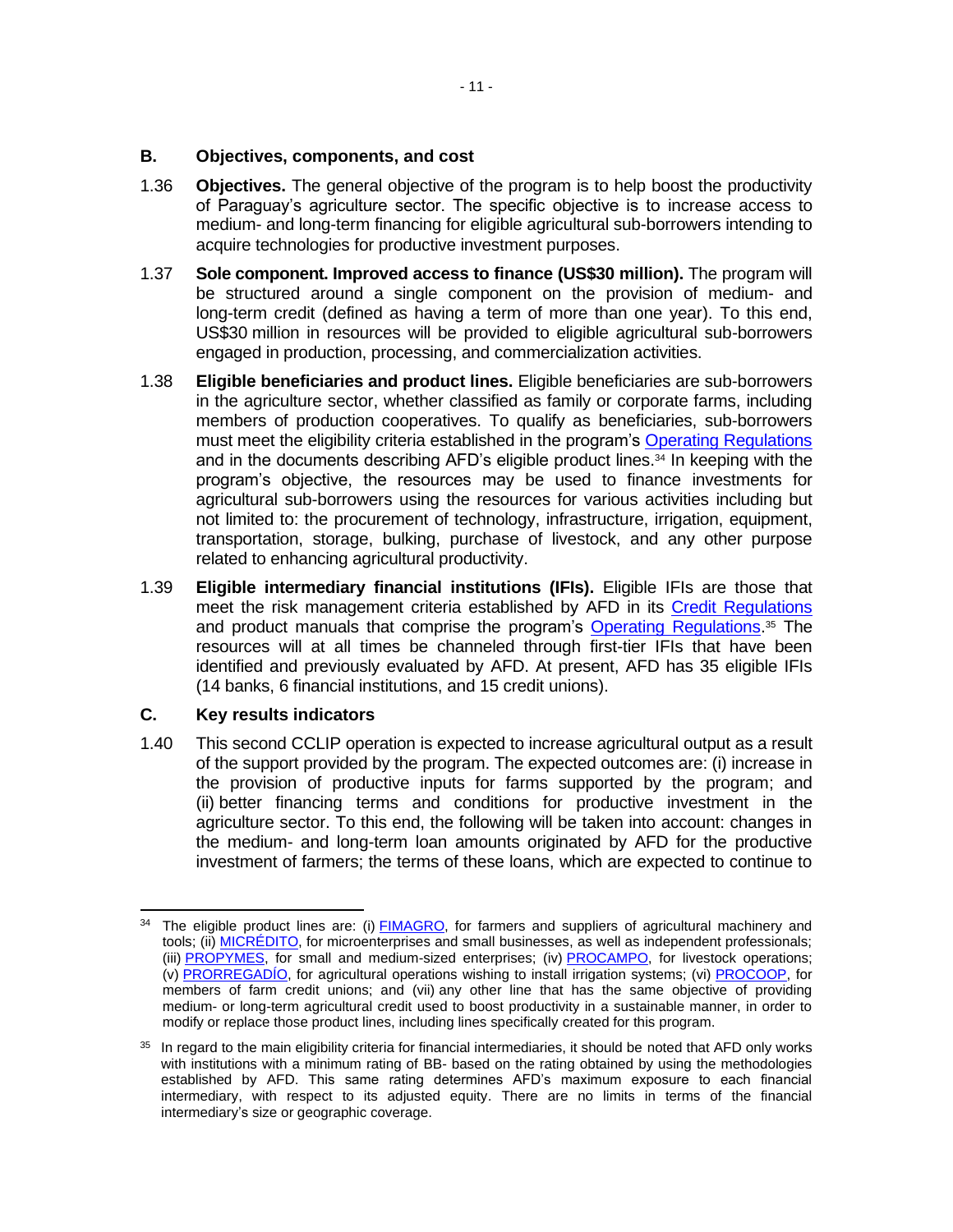be more than four years with program support; and an analysis of nonperforming loans with respect to what is observed in the entire banking system.

1.41 **Economic analysis.** The economic evaluation identifies the flows of income and expenditure in a typical enterprise financed with loans originated by the program or, as the case may be, by any private resources of the borrowers. Calculating these flows, with a 12% discount rate, yields a return of US\$9.8 million and an internal rate of return of (IRR) of 24%. In addition, the sensitivity analysis continues to show positive results in the event of various impacts such as: (i) increased production costs; (ii) decreased selling prices; (iii) increased investment costs; and (iv) higher percentage of failed loans (see [Economic analysis](http://idbdocs.iadb.org/wsdocs/getDocument.aspx?Docnum=EZSHARE-1527470111-4)).

## **II. FINANCING STRUCTURE AND MAIN RISKS**

## **A. Financing instruments**

2.1 The proposed second operation under CCLIP PR-X1006 will consist of a global credit loan to AFD for US\$30 million, charged to the Bank's Ordinary Capital resources, with the sovereign guarantee of the Republic of Paraguay to back the borrower's financial obligations. No counterpart contribution is anticipated. The operation has a disbursement period of five years.

| <u>rapic 1. Dispursement scriedule (000 minion)</u> |        |                   |        |        |        |              |  |  |  |  |  |  |  |
|-----------------------------------------------------|--------|-------------------|--------|--------|--------|--------------|--|--|--|--|--|--|--|
| Sole component                                      | Year 1 | Year <sub>2</sub> | Year 3 | Year 4 | Year 5 | <b>Total</b> |  |  |  |  |  |  |  |
| <b>IDB</b> (Total)                                  | 2.0    |                   |        |        |        | 30.0         |  |  |  |  |  |  |  |
| Percentage (%)                                      | 6.68   | 23.33             | 23.33  | 23.33  | 23.33  | 100.0        |  |  |  |  |  |  |  |

**Table 1. Disbursement schedule (US\$ million)**

2.2 **Fulfillment of eligibility criteria for the second operation under the CCLIP.** As stated in the proposed modifications to the CCLIP (document GN-2246-9), this operation meets the eligibility criteria inasmuch as: (i) the operation is included in the sector and component of CCLIP PR-X1006; (ii) the operation is included in the Update of the Annex III of the 2019 Operational Program Report (document GN-2948-2); (iii) AFD is the same executing agency as in the first operation (3616/OC-PR), has demonstrated satisfactory performance, and its financial and institutional soundness has been verified by the Bank. In addition, in the case of the first operation: (iv) satisfactory progress has been made; (v) 60% of the total loan amount has been disbursed; (vi) AFD has met the contractual conditions of the loan contract and the Bank's policies on disbursements and the procurement of goods and services; and (vii) the quality of financial and operations reports are acceptable in terms of the project's financial administration and operational control.

## **B. Environmental and social risks**

2.3 As a financial intermediation operation, in accordance with the Bank's Environment and Safeguards Compliance Policy (Operational Policy OP-703), Directive B.13, it cannot be classified ex ante. The appropriate environmental and social due diligence was conducted pursuant to Directive B.13, by analyzing the potential environmental and social risks of the eligible subprojects and AFD's capacity as executing agency to manage these risks. Based on the results of such due diligence, this operation is considered as having a medium financial intermediation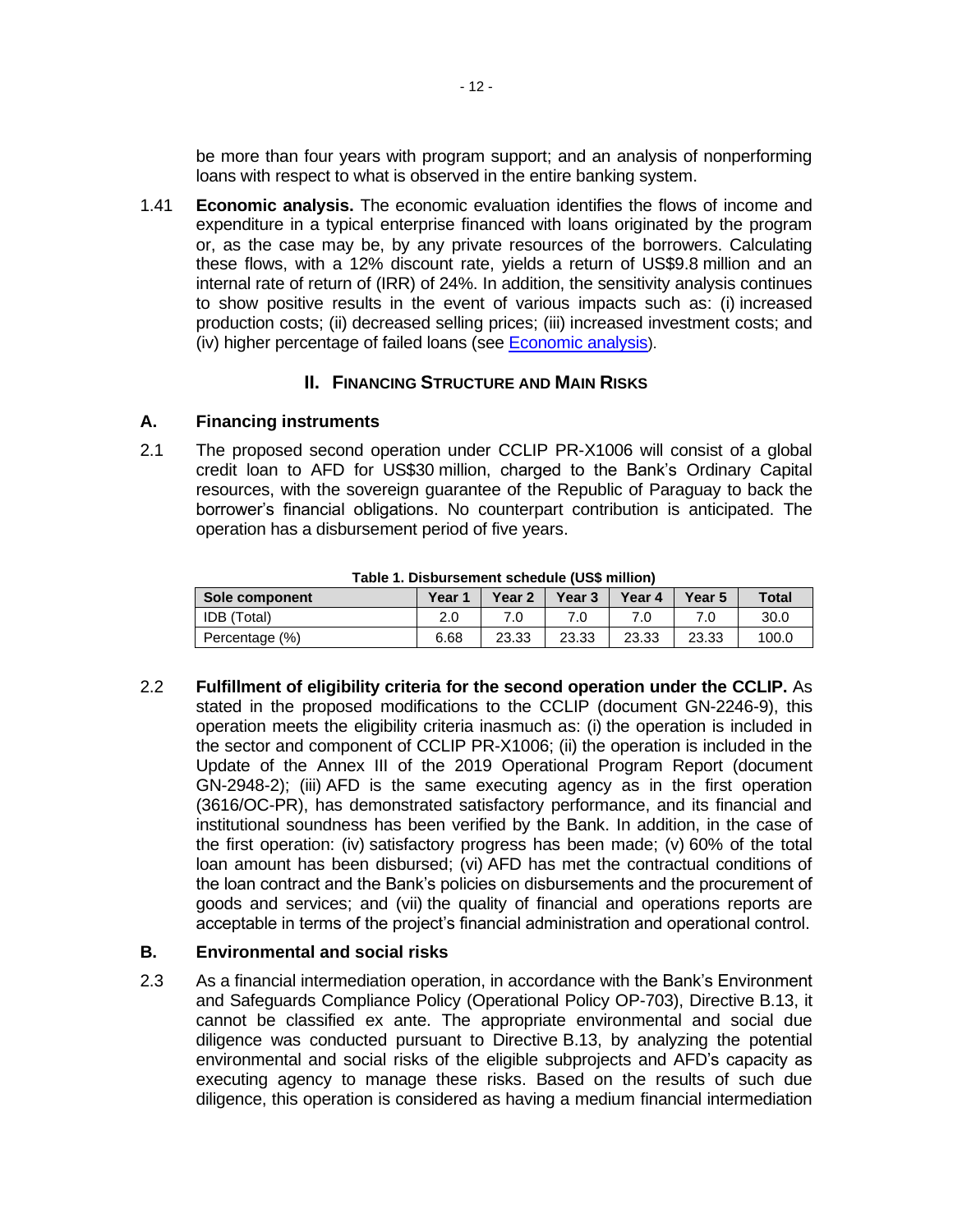risk (FI-2). The majority of the subprojects to be financed will be category "C" operations, but some of them may be category "B." Category "A" subprojects will not be eligible for financing.

- 2.4 The potential social and environmental risks identified for the subprojects that are eligible to be financed with program resources are low to medium and will be managed by using the environmental and social risk management system that will be included in the program's [Operating Regulations,](http://idbdocs.iadb.org/wsdocs/getDocument.aspx?DOCNUM=EZSHARE-1527470111-9) whose approval by the IDB is a condition precedent to the first disbursement of the loan. The specific requirements can be found in the [environmental and social management report.](http://idbdocs.iadb.org/wsdocs/getDocument.aspx?DOCNUM=EZSHARE-1527470111-10)
- 2.5 AFD has developed environmental and social requirements for its previous operations with the Bank, which will continue and will be adapted for this operation, to provide better coverage and monitoring. The portfolio of previous operations has been evaluated in accordance with the terms requested by the Bank on this subject, and the requirements were met as specified.

## **C. Other key issues and risks**

- 2.6 **Fiscal sustainability risks.** This is considered a medium-level risk. Exogenous macroeconomic or climate shocks may have an adverse impact on international commodity prices. Therefore, the intermediary financial institutions may cut back on the available medium- and long-term credit due to a higher perceived risk regarding end beneficiaries. The program will specifically act as a countercyclical mechanism to mitigate this risk, along with AFD's ongoing supervision of the IFIs in accordance with its corporate governance practices and the requirements in the program's Operating Regulations.
- 2.7 **Development risk.** This is considered a medium-level risk. It relates to the possibility that demand for the program's resources may decline due to nonmacroeconomic exogenous factors. It should be noted that the Bank's prior experience with AFD, particularly the first program under CCLIP PR-X1006, shows that the demand for medium- and long-term resources for productive purposes holds firm even in periods of crisis. The business and operational management of AFD in terms of the providing the resources acts as a mitigating factor for this risk.
- 2.8 **Sustainability of results.** Because of its limited amount, this program does not constitute a definitive solution to the problem of providing financing for investments in Paraguay's agriculture sector. What the program does do is establish channels in the private financial system through IFIs, which makes it possible to expand this credit line, based on healthy banking practices and the existence of long-term funding. At the moment, this funding is provided by the government, but in the future, if the sound performance of these portfolios is consolidated, the private sector could totally or partially replace the source of these funds.

## **III. IMPLEMENTATION AND MANAGEMENT PLAN**

## **A. Summary of implementation arrangements**

3.1 **Borrower and executing agency.** The borrower will be Agencia Financiera de Desarrollo [Development Finance Agency] (AFD). The Republic of Paraguay will be the guarantor of the borrower's financial obligations under the loan contract (including the payment of principal, interest, and other fees) and will not cover the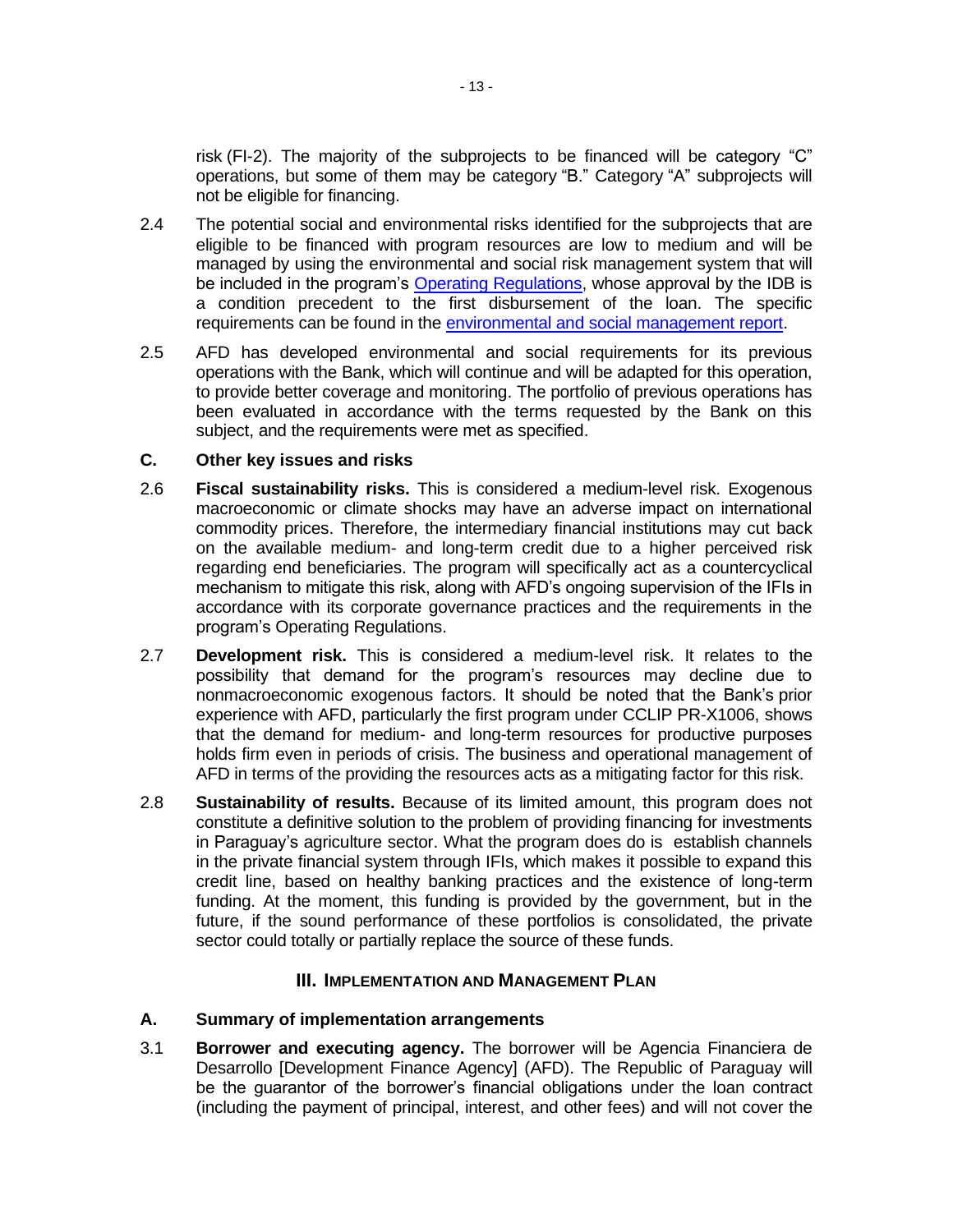borrower's affirmative covenants. AFD will serve as executing agency for the administration, execution, control, and monitoring of the operation's resources.

- 3.2 **Execution and administration.** The Bank will provide resources to AFD, which, as a second-tier bank, will make them available to intermediary financial institutions (IFIs), which will onlend the proceeds to achieve the operation's objectives, as stipulated in the program's [Operating Regulations.](http://idbdocs.iadb.org/wsdocs/getDocument.aspx?DOCNUM=EZSHARE-1527470111-9) AFD will execute the project under its current organizational structure. The participation of the IFIs, as well as the eligibility of the sub-borrowers and beneficiaries, will be based on AFD's current policies, and will be set out in the program's Operating Regulations.
- 3.3 **Special contractual conditions precedent to the first disbursement. A special contractual condition precedent to the first disbursement of the loan will be the approval and entry into force of the program's [Operating Regulations,](http://idbdocs.iadb.org/wsdocs/getDocument.aspx?DOCNUM=EZSHARE-1527470111-9) in accordance with the terms and conditions previously approved by the Bank.** This condition is essential because the Operating Regulations will establish the guidelines, procedures, and coordination mechanisms that will guide implementation of the project.
- 3.4 **Partial exception to the policy on guarantees required from borrowers (document GP-104-2).** A partial exception to the policy on guarantees required from borrowers (document GP-104-2) has been requested, so the sovereign guarantee issued by the Republic of Paraguay will apply only to the borrower's financial obligations (including the payment of principal, interest, and fees) under the loan contract but will not cover the borrower's affirmative covenants. This request is justified because the Paraguayan government has indicated that it can only guarantee the borrower's financial obligations associated with servicing the loan. It should be noted that AFD is a solvent entity with solid financial and management capacity to meet the obligations that it will assume vis-à-vis the Bank.<sup>36</sup>
- 3.5 **Disbursements and execution period.** The project resources will be committed and disbursed within 60 months from the effective date of the loan contract. Disbursements, advances, and the respective supporting documentation will comply with the Financial Management Guidelines for IDB-financed Projects (document OP-273-6). Specifically, the loan proceeds will be disbursed in the form of an advance of funds, reimbursements, or direct payments upon request by the borrower, as agreed with the Bank, in order to meet the liquidity needs required to execute the project.
- 3.6 **Financial statements.** AFD will submit annual audited financial statements for the project, in accordance with the terms of reference agreed upon with the Bank, and an annual audited financial statement for the agency. These statements will be

<sup>&</sup>lt;sup>36</sup> Source: Treasury Legal Office of the Ministry of Finance based on Law 1.535/1999 on Public Financial Management. Counterparts in Paraguay have stated that the affirmative covenants associated with execution of the loan are outside the legal authority of government officials of the Republic of Paraguay. Pursuant to Article 1 of Law 2640/2005 (as expanded by Law 3330/2007), AFD is an independent, autonomous entity with legal status and its own equity capital; a full guarantee by the Republic of Paraguay covering AFD's affirmative covenants would be contrary to this autonomy. It should be noted that the Bank's Board of Executive Directors has authorized partial exceptions to the scope of the aforementioned policy in other operations, such as 2236/OC-BR (2010), 3866/OC-BR (2016), 3271/OC-ES (2014), 4439/OC-CO (2017), and 4568/GN-PR (2018).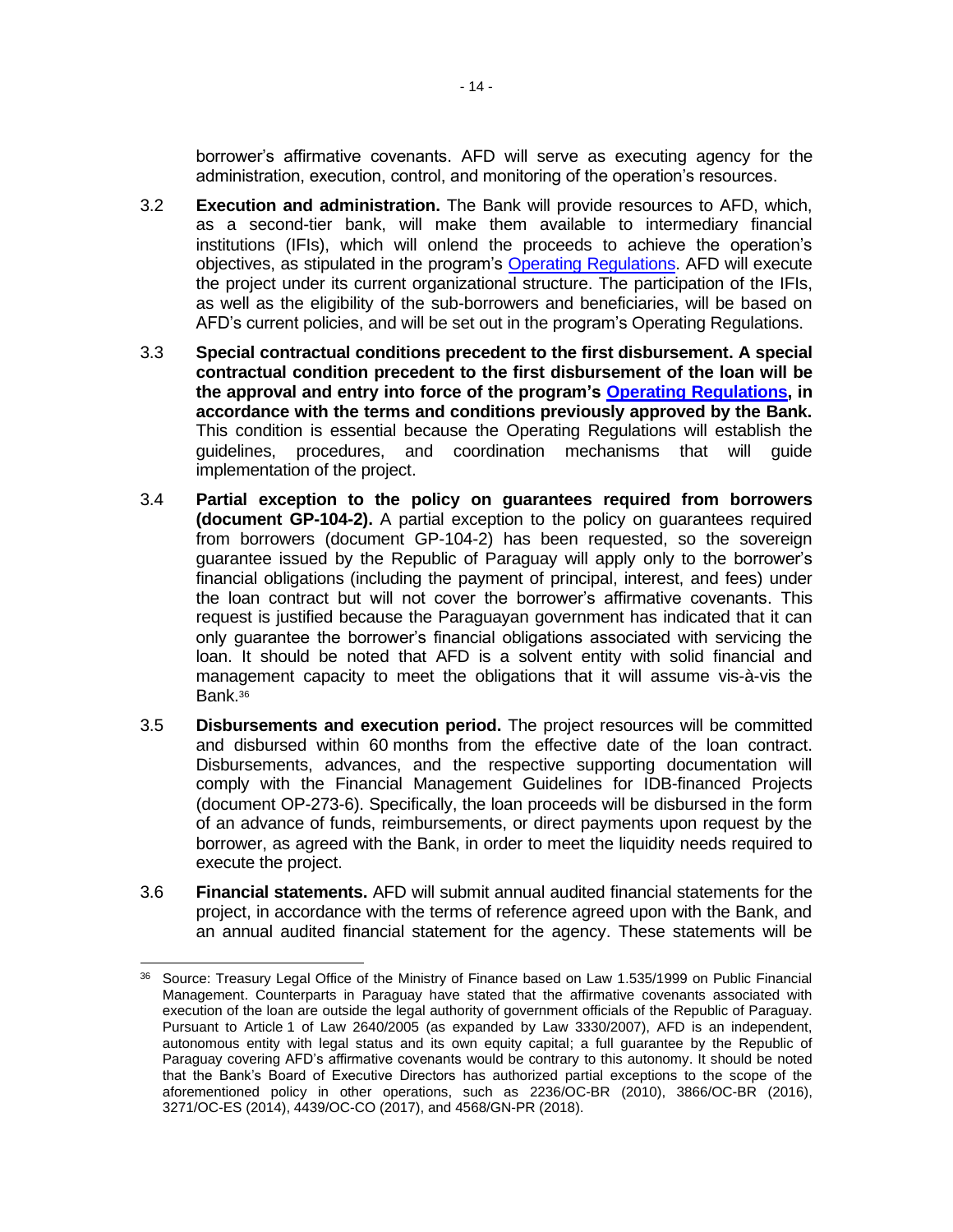issued by an eligible audit firm acceptable to the Bank and will be submitted within 120 days after the close of the fiscal year. The project's final audited financial statement will be submitted within 120 days after the date of the last disbursement.

3.7 **Audit.** The project will be audited by a higher oversight authority or eligible independent audit firm acceptable to the Bank, following the procedures set out in the new audit guidelines currently in effect. It should be noted that previous projects with AFD have been audited and certified with no significant observations.

## **B. Summary of arrangements for monitoring results**

- 3.8 **Reporting.** Execution of the project will be monitored through semiannual progress reports submitted by the executing agency within 60 days after the end of each six-month period. The reports will be based on the commitments set out in the Results Matrix and the financial progress reports indicated in the general conditions of the loan contract. In addition, the semiannual progress reports will include monitoring and updates to the project's risk matrix.
- 3.9 **Evaluation.** The evaluation of the project's outcomes will include: (i) an ex post cost-benefit analysis of income and expenditure flows arising from the intervention; (ii) the respective analysis of changes in the portfolio relevant to this intervention; and (iii) an impact evaluation, in accordance with the evaluation commitments agreed upon in the first program under the CCLIP (see [monitoring and evaluation](http://idbdocs.iadb.org/wsdocs/getDocument.aspx?DOCNUM=EZSHARE-1527470111-2)  [plan\)](http://idbdocs.iadb.org/wsdocs/getDocument.aspx?DOCNUM=EZSHARE-1527470111-2). The executing agency will be responsible for compiling the information required to evaluate the program. Evaluation and monitoring costs will in all cases be covered by AFD. The impact evaluation is described in the [monitoring and](http://idbdocs.iadb.org/wsdocs/getDocument.aspx?DOCNUM=EZSHARE-1527470111-2)  [evaluation plan](http://idbdocs.iadb.org/wsdocs/getDocument.aspx?DOCNUM=EZSHARE-1527470111-2) and involves the use of a quasi-experimental method to identify a control group (regression discontinuity, and alternatively, if the available information does not allow use of the first method, the propensity score matching technique will be used). The objective will be to determine how having access to credit funded by AFD through commercial banks using resources under this program affects the beneficiaries' per-hectare production, with respect to comparable productive units that were not beneficiaries of program resources. The underlying hypothesis is that the relaxation of credit restrictions as a result of the funds provided by AFD using program resources will result in increased productivity.
- 3.10 **Information.** AFD will compile, store, and retain all information, indicators, and parameters, including annual plans and the final evaluation, that are needed to prepare the project completion report. It is important to note the expected collaboration of a group of IFIs relevant to this intervention with which the IDB has worked in the past to collect information on the portfolio and end beneficiaries of the program.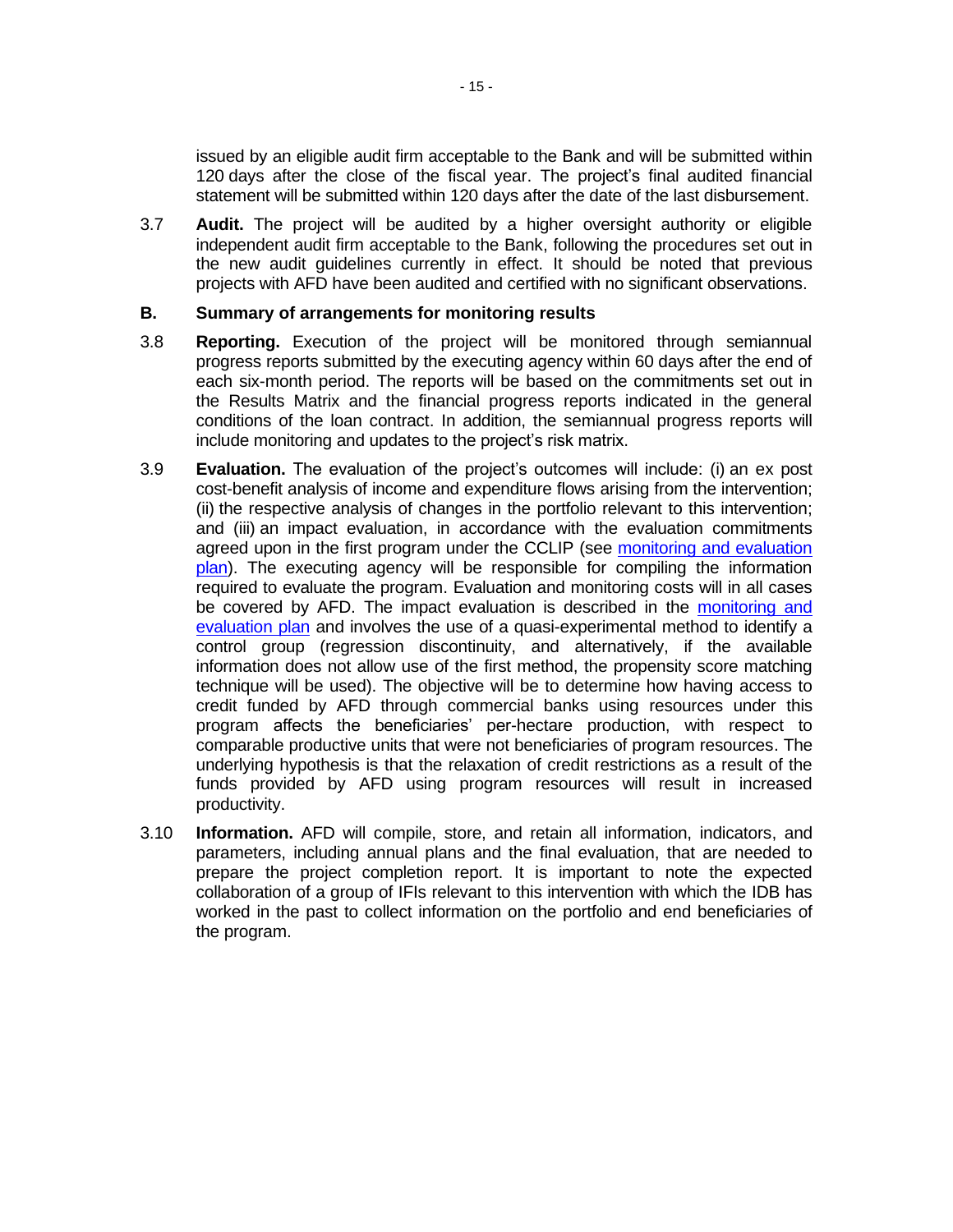| <b>Development Effectiveness Matrix</b>                                                                                                                                     |                                                                                                                                |                                                                                                                                                                                                                                                                                                                                                                                                                                                                                                                                                                                                  |  |  |  |  |  |  |  |  |  |
|-----------------------------------------------------------------------------------------------------------------------------------------------------------------------------|--------------------------------------------------------------------------------------------------------------------------------|--------------------------------------------------------------------------------------------------------------------------------------------------------------------------------------------------------------------------------------------------------------------------------------------------------------------------------------------------------------------------------------------------------------------------------------------------------------------------------------------------------------------------------------------------------------------------------------------------|--|--|--|--|--|--|--|--|--|
| <b>Summary</b>                                                                                                                                                              |                                                                                                                                |                                                                                                                                                                                                                                                                                                                                                                                                                                                                                                                                                                                                  |  |  |  |  |  |  |  |  |  |
| I. Corporate and Country Priorities                                                                                                                                         |                                                                                                                                |                                                                                                                                                                                                                                                                                                                                                                                                                                                                                                                                                                                                  |  |  |  |  |  |  |  |  |  |
| 1. IDB Development Objectives                                                                                                                                               |                                                                                                                                | Yes                                                                                                                                                                                                                                                                                                                                                                                                                                                                                                                                                                                              |  |  |  |  |  |  |  |  |  |
| <b>Development Challenges &amp; Cross-cutting Themes</b>                                                                                                                    | Social Inclusion and Equality<br>-Productivity and Innovation                                                                  |                                                                                                                                                                                                                                                                                                                                                                                                                                                                                                                                                                                                  |  |  |  |  |  |  |  |  |  |
| <b>Country Development Results Indicators</b>                                                                                                                               | Micro / small / medium enterprises financed (#)*<br>Farmers with improved access to agricultural services and investments (#)* |                                                                                                                                                                                                                                                                                                                                                                                                                                                                                                                                                                                                  |  |  |  |  |  |  |  |  |  |
| 2. Country Development Objectives                                                                                                                                           |                                                                                                                                | Yes                                                                                                                                                                                                                                                                                                                                                                                                                                                                                                                                                                                              |  |  |  |  |  |  |  |  |  |
| <b>Country Strategy Results Matrix</b>                                                                                                                                      | GN-2958                                                                                                                        | Promote financing for development                                                                                                                                                                                                                                                                                                                                                                                                                                                                                                                                                                |  |  |  |  |  |  |  |  |  |
| <b>Country Program Results Matrix</b>                                                                                                                                       | GN-2948-2                                                                                                                      | The intervention is included in the 2019 Operational<br>Program.                                                                                                                                                                                                                                                                                                                                                                                                                                                                                                                                 |  |  |  |  |  |  |  |  |  |
| Relevance of this project to country development challenges (If not aligned to<br>country strategy or country program)                                                      |                                                                                                                                |                                                                                                                                                                                                                                                                                                                                                                                                                                                                                                                                                                                                  |  |  |  |  |  |  |  |  |  |
| II. Development Outcomes - Evaluability                                                                                                                                     |                                                                                                                                | Evaluable                                                                                                                                                                                                                                                                                                                                                                                                                                                                                                                                                                                        |  |  |  |  |  |  |  |  |  |
| <b>Evidence-based Assessment &amp; Solution</b>                                                                                                                             |                                                                                                                                | 7.4                                                                                                                                                                                                                                                                                                                                                                                                                                                                                                                                                                                              |  |  |  |  |  |  |  |  |  |
| 3.1 Program Diagnosis                                                                                                                                                       |                                                                                                                                | 1.8                                                                                                                                                                                                                                                                                                                                                                                                                                                                                                                                                                                              |  |  |  |  |  |  |  |  |  |
| 3.2 Proposed Interventions or Solutions                                                                                                                                     |                                                                                                                                | 3.6                                                                                                                                                                                                                                                                                                                                                                                                                                                                                                                                                                                              |  |  |  |  |  |  |  |  |  |
| 3.3 Results Matrix Quality<br><b>Ex ante Economic Analysis</b>                                                                                                              |                                                                                                                                | 2.0<br>9.0                                                                                                                                                                                                                                                                                                                                                                                                                                                                                                                                                                                       |  |  |  |  |  |  |  |  |  |
| 4.1 Program has an ERR/NPV, or key outcomes identified for CEA                                                                                                              |                                                                                                                                | 3.0                                                                                                                                                                                                                                                                                                                                                                                                                                                                                                                                                                                              |  |  |  |  |  |  |  |  |  |
| 4.2 Identified and Quantified Benefits and Costs                                                                                                                            |                                                                                                                                | 3.0                                                                                                                                                                                                                                                                                                                                                                                                                                                                                                                                                                                              |  |  |  |  |  |  |  |  |  |
| 4.3 Reasonable Assumptions                                                                                                                                                  | 1.0                                                                                                                            |                                                                                                                                                                                                                                                                                                                                                                                                                                                                                                                                                                                                  |  |  |  |  |  |  |  |  |  |
| <b>4.4 Sensitivity Analysis</b>                                                                                                                                             |                                                                                                                                | 2.0                                                                                                                                                                                                                                                                                                                                                                                                                                                                                                                                                                                              |  |  |  |  |  |  |  |  |  |
| 4.5 Consistency with results matrix<br><b>Monitoring and Evaluation</b>                                                                                                     |                                                                                                                                | 0.0<br>7.9                                                                                                                                                                                                                                                                                                                                                                                                                                                                                                                                                                                       |  |  |  |  |  |  |  |  |  |
| 5.1 Monitoring Mechanisms                                                                                                                                                   |                                                                                                                                | 2.5                                                                                                                                                                                                                                                                                                                                                                                                                                                                                                                                                                                              |  |  |  |  |  |  |  |  |  |
| 5.2 Evaluation Plan                                                                                                                                                         |                                                                                                                                | 5.4                                                                                                                                                                                                                                                                                                                                                                                                                                                                                                                                                                                              |  |  |  |  |  |  |  |  |  |
| III. Risks & Mitigation Monitoring Matrix                                                                                                                                   |                                                                                                                                |                                                                                                                                                                                                                                                                                                                                                                                                                                                                                                                                                                                                  |  |  |  |  |  |  |  |  |  |
| Overall risks rate = magnitude of risks*likelihood<br>Identified risks have been rated for magnitude and likelihood                                                         |                                                                                                                                | Low<br>Yes                                                                                                                                                                                                                                                                                                                                                                                                                                                                                                                                                                                       |  |  |  |  |  |  |  |  |  |
| Mitigation measures have been identified for major risks                                                                                                                    |                                                                                                                                | Yes                                                                                                                                                                                                                                                                                                                                                                                                                                                                                                                                                                                              |  |  |  |  |  |  |  |  |  |
| Mitigation measures have indicators for tracking their implementation                                                                                                       |                                                                                                                                | Yes                                                                                                                                                                                                                                                                                                                                                                                                                                                                                                                                                                                              |  |  |  |  |  |  |  |  |  |
| Environmental & social risk classification                                                                                                                                  |                                                                                                                                | <b>B.13</b>                                                                                                                                                                                                                                                                                                                                                                                                                                                                                                                                                                                      |  |  |  |  |  |  |  |  |  |
| IV. IDB´s Role - Additionality<br>The project relies on the use of country systems                                                                                          |                                                                                                                                |                                                                                                                                                                                                                                                                                                                                                                                                                                                                                                                                                                                                  |  |  |  |  |  |  |  |  |  |
| Fiduciary (VPC/FMP Criteria)                                                                                                                                                | Yes                                                                                                                            | Financial Management: Budget, Treasury, Accounting and<br>Reporting.                                                                                                                                                                                                                                                                                                                                                                                                                                                                                                                             |  |  |  |  |  |  |  |  |  |
| Non-Fiduciary                                                                                                                                                               |                                                                                                                                |                                                                                                                                                                                                                                                                                                                                                                                                                                                                                                                                                                                                  |  |  |  |  |  |  |  |  |  |
| The IDB's involvement promotes additional improvements of the intended beneficiaries<br>and/or public sector entity in the following dimensions:                            |                                                                                                                                |                                                                                                                                                                                                                                                                                                                                                                                                                                                                                                                                                                                                  |  |  |  |  |  |  |  |  |  |
| Additional (to project preparation) technical assistance was provided to the public<br>sector entity prior to approval to increase the likelihood of success of the project | Yes                                                                                                                            | AFD will participate in regional cooperation RG-T3488<br>Support to Public Development Banks in the Institutional<br>Strengthening for the Use of Digital Tools and Improvement<br>in the Supervision and Evaluation of their Programs. This TC<br>will allow it to be strengthened with instruments for the<br>capture, use and processing of digital information and with<br>monitoring and evaluation systems for its projects, which<br>will allow it to increase the efficiency, effectiveness and<br>transparency of the management of its programs. See main<br>document, paragraph 1.32. |  |  |  |  |  |  |  |  |  |

Note: (\*) Indicates contribution to the corresponding CRF's Country Development Results Indicator.

**Evaluability Assessment Note:**<br>This is operation for US\$30 million is the second operation of a conditional credit line for investment loans (CCLIP). The general objective of the program is to contribute to the growth in<br>

*The ex-ante economic analysis of the intervention is appropriate, with reasonable assumptions, and with reasonable sensitivity analyzes. The expected net present value of the project is US\$9.8 million, and the expected internal rate of return is 24%.*

The project evaluation plan proposes an ex-post cost-benefit analysis. This type of analysis does not allow to measure the ex-post effectiveness, but the efficiency of the project at its end.<br>Additionally, the project expe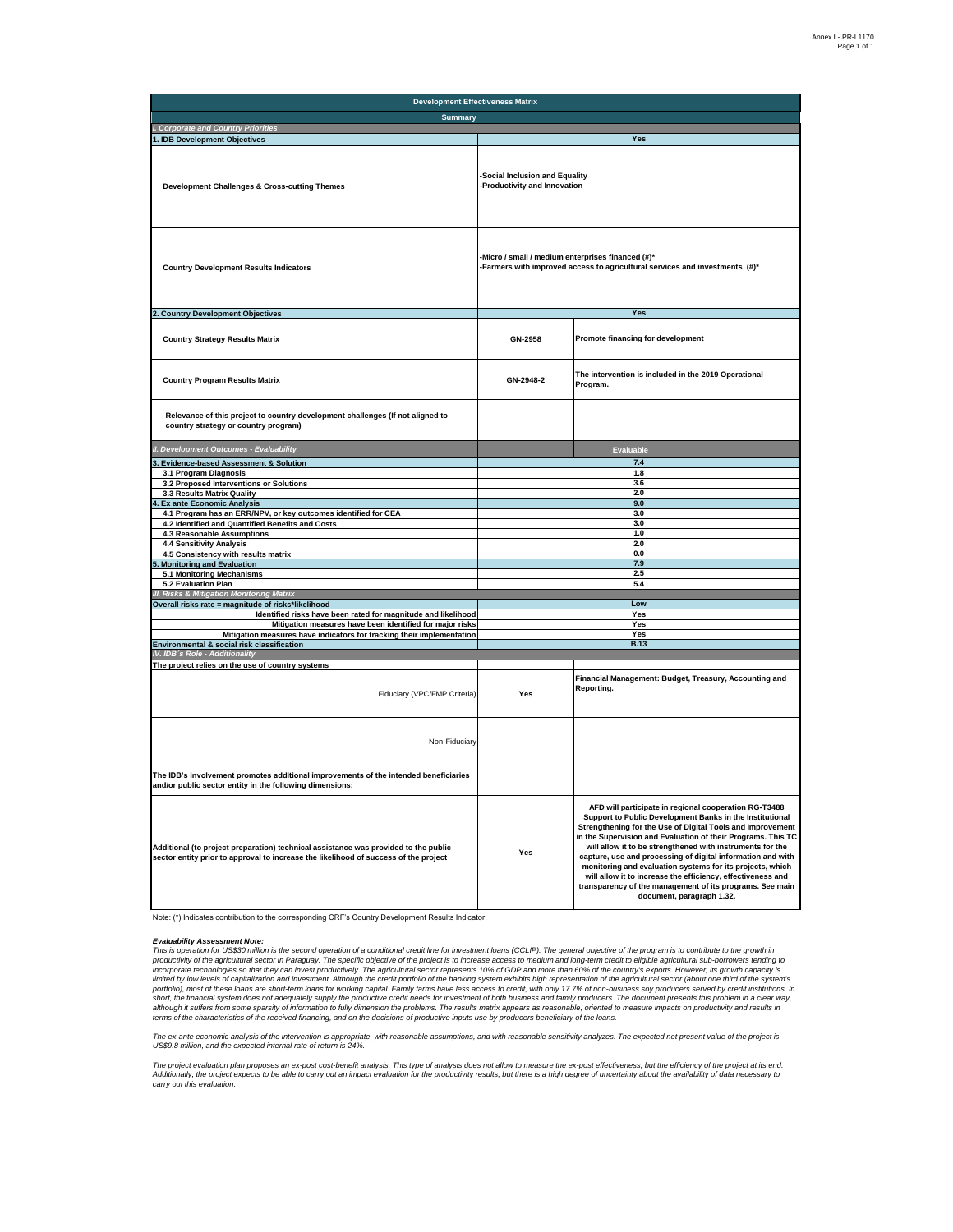## **RESULTS MATRIX**

| <b>Project objective:</b> | The general objective of the program is to help boost the productivity of Paraguay's agriculture sector. The specific objective is to |
|---------------------------|---------------------------------------------------------------------------------------------------------------------------------------|
|                           | increase access to medium- and long-term financing for eligible agricultural sub-borrowers intending to acquire technologies for      |
|                           | productive investment purposes.                                                                                                       |

| <b>Indicators</b>                                                                                                                     | Unit of<br>measure                              | <b>Baseline</b><br>2019 | 2020 | 2021 | 2022 | 2023 |      | 2024 Target | <b>Means of</b><br>verification                                                                                                                                                                                                            | <b>Comments</b>                                                                                                                                                                                                                                                                                                                                                                                                                                                                                                                                                                                                                                                                                                                                                                                                                                                                                                                                                                                                                                                                                                                                                                                                                                                  |
|---------------------------------------------------------------------------------------------------------------------------------------|-------------------------------------------------|-------------------------|------|------|------|------|------|-------------|--------------------------------------------------------------------------------------------------------------------------------------------------------------------------------------------------------------------------------------------|------------------------------------------------------------------------------------------------------------------------------------------------------------------------------------------------------------------------------------------------------------------------------------------------------------------------------------------------------------------------------------------------------------------------------------------------------------------------------------------------------------------------------------------------------------------------------------------------------------------------------------------------------------------------------------------------------------------------------------------------------------------------------------------------------------------------------------------------------------------------------------------------------------------------------------------------------------------------------------------------------------------------------------------------------------------------------------------------------------------------------------------------------------------------------------------------------------------------------------------------------------------|
| <b>IMPACT 1: INCREASED AGRICULTURAL OUTPUT AS A RESULT OF PROGRAM SUPPORT</b>                                                         |                                                 |                         |      |      |      |      |      |             |                                                                                                                                                                                                                                            |                                                                                                                                                                                                                                                                                                                                                                                                                                                                                                                                                                                                                                                                                                                                                                                                                                                                                                                                                                                                                                                                                                                                                                                                                                                                  |
| <b>Indicator 1: Average</b><br>difference in yield<br>between soybean<br>farmers financed by<br>the program and the<br>control group. | <b>Metric</b><br>tons per<br>hectare<br>(mt/ha) | 0                       | 0    | 0.02 | 0.05 | 0.05 | 0.05 | 0.05        | Impact<br>evaluation.<br>The impact<br>evaluation is<br>to be<br>conducted<br>using<br>information<br>from<br>CAPECO for<br>AFD's entire<br>sector, and<br>other<br>secondary<br>sources (see<br>monitoring<br>and<br>evaluation<br>plan). | The objective of this indicator is to measure the<br>variation in crop yields that can be attributed to<br>the program. The total impact should be<br>reflected after the first two years of the<br>investment. The baseline target<br>reflects<br>average yields in Paraguay over the last<br>five years (information from the Paraguayan<br>Chamber of Exporters of Grains and Oilseeds,<br>CAPECO). The beneficiaries of this operation<br>are expected to be in the high-yield category<br>of Paraguay's agriculture sector, approaching<br>the levels seen in comparator countries with<br>the highest agricultural output, such as<br>Argentina. A positive difference is expected<br>between the yields obtained by the end<br>beneficiaries of this operation and the control<br>group in Paraguay's agriculture sector. It was<br>decided to not include this indicator in the<br>outcomes since it would require the inclusion<br>of an impact evaluation in the monitoring and<br>evaluation studies for this program, in order to<br>establish that the outcomes of this indicator<br>were attributable to the program, isolating any<br>possible exogenous effects. The average<br>output observed in Paraguay from 2014 to<br>2018 was 2.78 mt/ha. |

#### **EXPECTED IMPACT**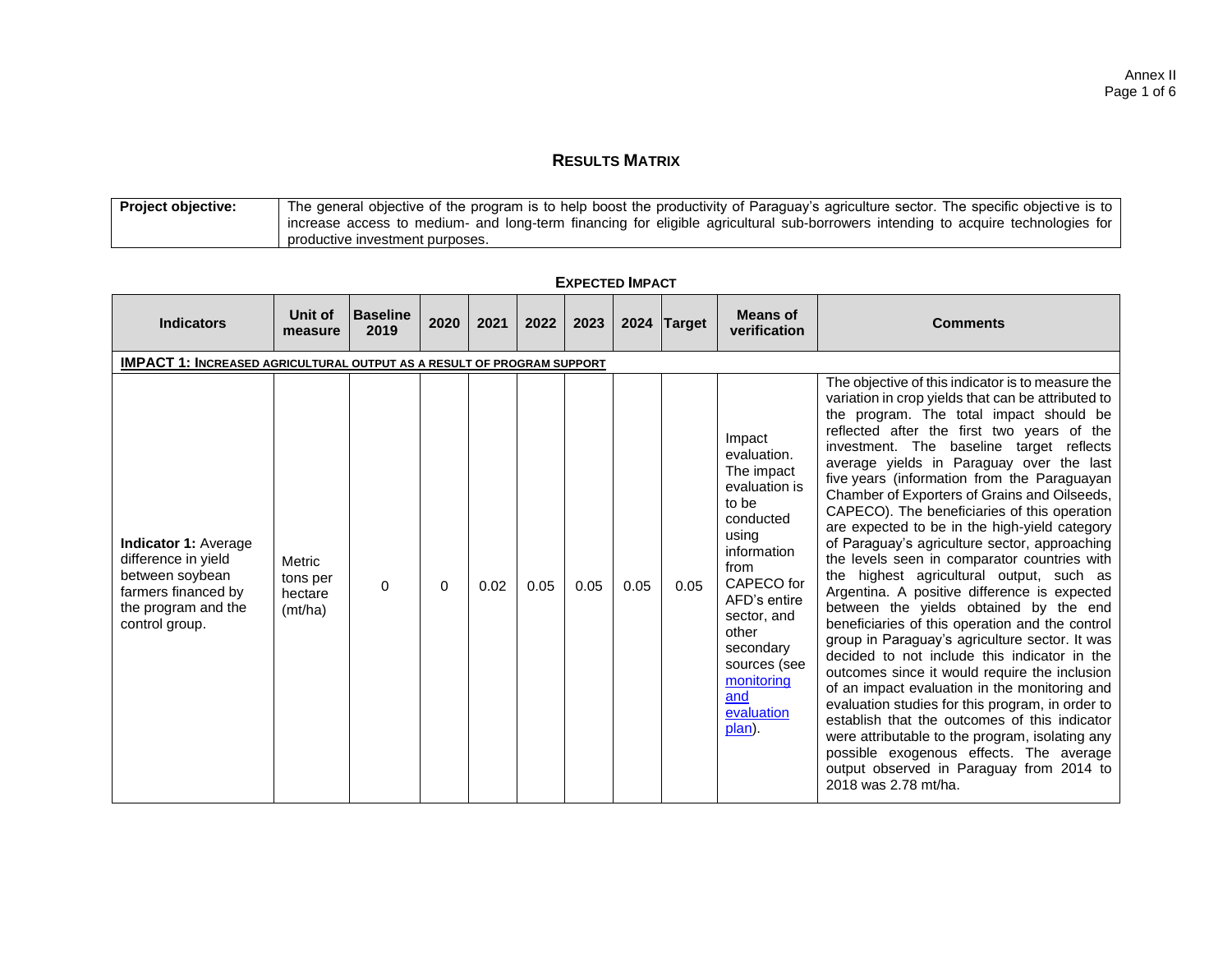#### Annex II Page 2 of 6

| <b>Indicators</b>                                                                                                                   | Unit of<br>measure | <b>Baseline</b><br>2019 | 2020     | 2021 | 2022 | 2023 | 2024 | Target | Means of<br>verification | <b>Comments</b>                                                                                        |
|-------------------------------------------------------------------------------------------------------------------------------------|--------------------|-------------------------|----------|------|------|------|------|--------|--------------------------|--------------------------------------------------------------------------------------------------------|
| <b>Indicator 2: Average</b><br>difference in yield<br>between wheat<br>farmers financed by<br>the program and the<br>control group. | mt/ha              | 0                       | $\Omega$ | 0.01 | 0.02 | 0.02 | 0.02 | 0.02   | Impact<br>evaluation     | Same as above. The average output observed<br>in Paraguay from 2014 to 2018 was<br>2.05 mt/ha.         |
| <b>Indicator 3: Average</b><br>difference in yield<br>between corn farmers<br>financed by the<br>program and the<br>control group.  | mt/ha              | 0                       | $\Omega$ | 0.19 | 0.37 | 0.37 | 0.37 | 0.37   | Impact<br>evaluation     | Same as above. The average output observed<br>from 2014 to 2018<br>in Paraguay<br>was<br>$5.05$ mt/ha. |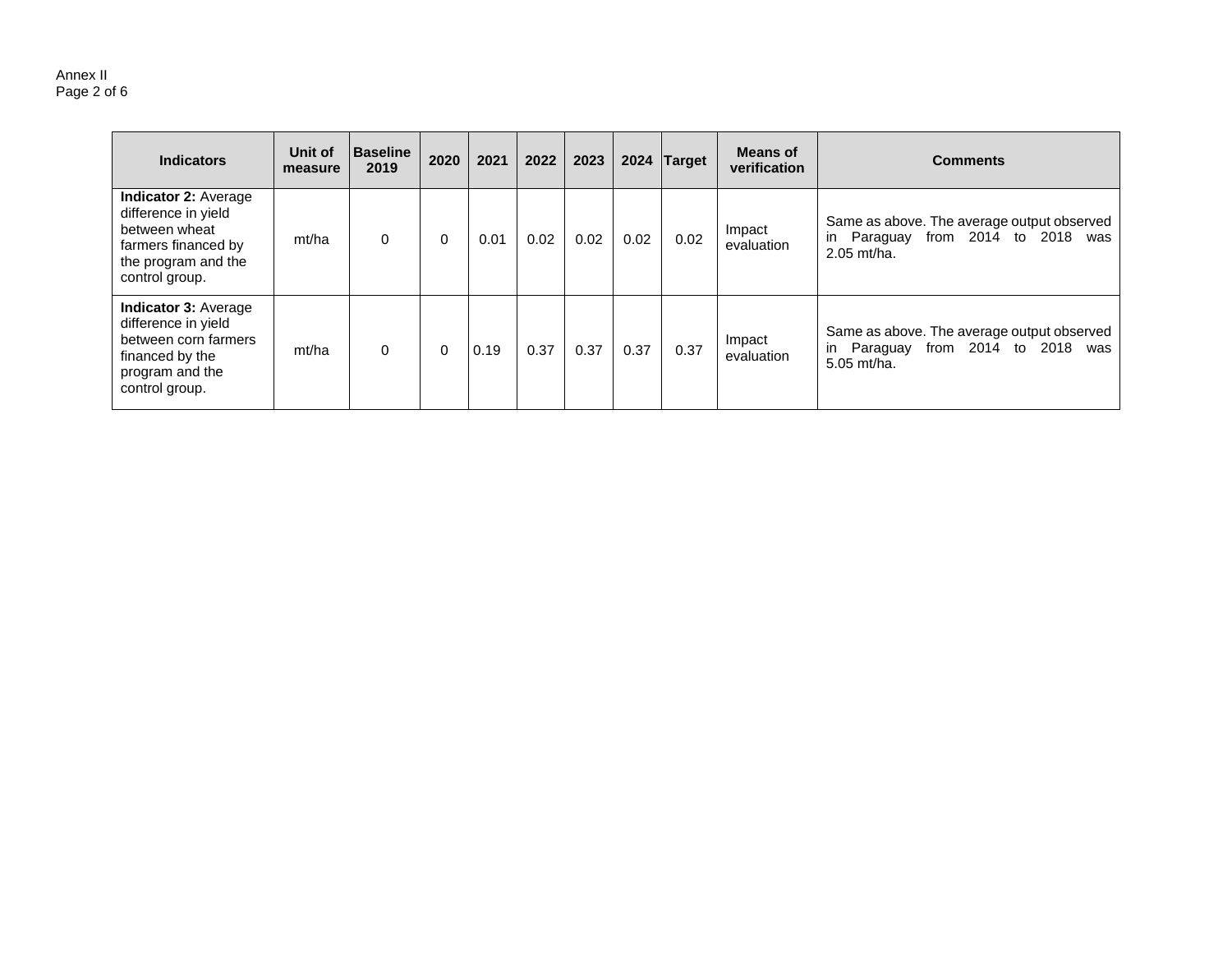## **EXPECTED OUTCOMES**

| <b>Indicators</b>                                                                                               | Unit of<br>measure                                                  | <b>Baseline</b><br>2019 | 2020 | 2021 | 2022 | 2023 | 2024 | Target <sup>1</sup> | <b>Means of</b><br>verification            | Commonents <sup>2</sup>                                                                                                                                                                                                                                                                                                                                                                                                                                                                                                                                                                                                                                                                                                                                                                                                                                                                                                                                                              |
|-----------------------------------------------------------------------------------------------------------------|---------------------------------------------------------------------|-------------------------|------|------|------|------|------|---------------------|--------------------------------------------|--------------------------------------------------------------------------------------------------------------------------------------------------------------------------------------------------------------------------------------------------------------------------------------------------------------------------------------------------------------------------------------------------------------------------------------------------------------------------------------------------------------------------------------------------------------------------------------------------------------------------------------------------------------------------------------------------------------------------------------------------------------------------------------------------------------------------------------------------------------------------------------------------------------------------------------------------------------------------------------|
| <b>OUTCOME 1: INCREASED PROVISION OF INPUTS FOR FARMS SUPPORTED BY THE PROGRAM</b>                              |                                                                     |                         |      |      |      |      |      |                     |                                            |                                                                                                                                                                                                                                                                                                                                                                                                                                                                                                                                                                                                                                                                                                                                                                                                                                                                                                                                                                                      |
| Indicator 1:<br>Agricultural<br>area prepared<br>for irrigation on<br>the farms<br>supported by<br>the program. | (Hectares<br>prepared for<br>irrigation/Tot<br>al hectares)<br>x100 | 3%                      | 3.5% | 4.5% | 5.5% | 6.5% | 7.5% | 7.5%                | AFD, through<br>surveys; FAO<br>and CAPECO | This indicator shows the percentage of agricultural area<br>prepared for irrigation in Paraguay, over total agricultural<br>area. The series shows this indicator for the farms supported<br>by the program. The baseline and targets are established<br>considering the current gap for this input between Paraguay<br>and Argentina (selected as the comparison country in the<br>region), and the expected gradual closing of this gap. With<br>the support of this operation, the financed farms are expected<br>to obtain a percentage of irrigated area close to half the<br>percentage observed in Argentina. FAO and CAPECO<br>provide national information on these indicators, and the plan<br>will be to obtain information on the supported farms through<br>telephone surveys, with the assistance of representative<br>intermediary financial institutions (IFIs) that lend AFD<br>resources, and finally, to elaborate on this indicator in the<br>impact evaluation. |
| Indicator 2:<br>Agricultural<br>machinery per<br>$km2$ on the<br>farms supported<br>by the program.             | Agricultural<br>machines/<br>100 $km2$                              | 68.7                    | 70.7 | 72.7 | 74.7 | 76.7 | 78.7 | 78.7                | AFD, through<br>surveys; FAO<br>and CAPECO | This indicator shows the number of agricultural machines per<br>100 km <sup>2</sup> of agricultural area in Paraguay. The series shows<br>this indicator for the farms supported by the program. The<br>baseline and targets are established considering the current<br>gap for this input between Paraguay and Argentina (selected<br>as the comparison country in the region), and the expected<br>gradual closing of this gap. With the support of this operation,<br>the financed farms are expected to procure a number of<br>machines close to half the number in Argentina. FAO and<br>CAPECO provide national information on these indicators,<br>and the plan will be to obtain information on the supported<br>farms through telephone surveys, with the assistance of<br>representative IFIs that lend AFD resources, and finally, to<br>elaborate on this indicator in the impact evaluation.                                                                            |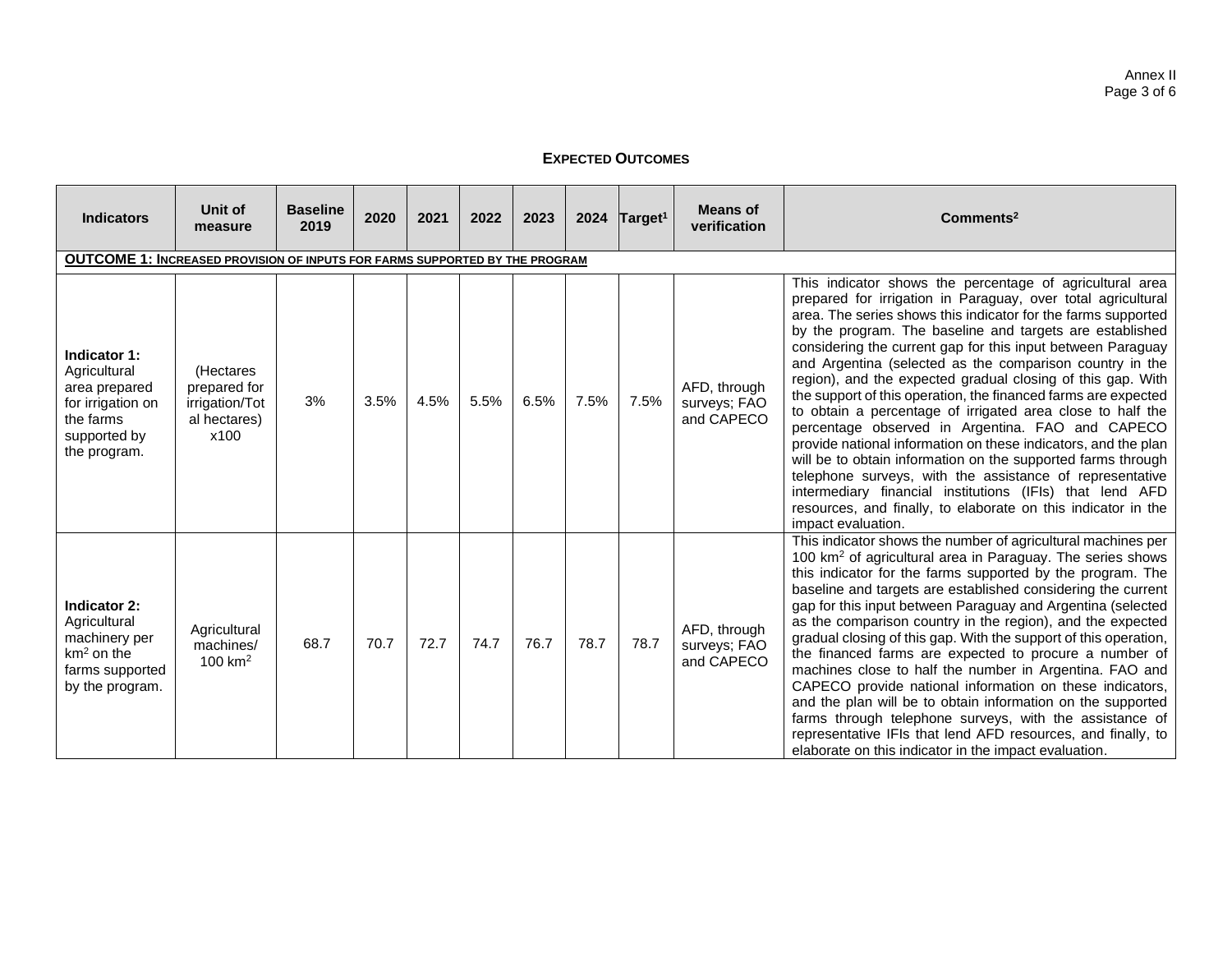#### Annex II Page 4 of 6

| <b>Indicators</b>                                                                                                                                                                                                                                                               | Unit of<br>measure                                                                                          | <b>Baseline</b><br>2019 | 2020 | 2021 | 2022 | 2023 | 2024 | Target <sup>1</sup> | <b>Means of</b><br>verification                                | Commonents <sup>2</sup>                                                                                                                                                                                                                                                                                                                                                                                                                                                                                                                                                                                                                                                                                                                                                                                                                                                                                                                                                                                                           |  |  |  |  |  |
|---------------------------------------------------------------------------------------------------------------------------------------------------------------------------------------------------------------------------------------------------------------------------------|-------------------------------------------------------------------------------------------------------------|-------------------------|------|------|------|------|------|---------------------|----------------------------------------------------------------|-----------------------------------------------------------------------------------------------------------------------------------------------------------------------------------------------------------------------------------------------------------------------------------------------------------------------------------------------------------------------------------------------------------------------------------------------------------------------------------------------------------------------------------------------------------------------------------------------------------------------------------------------------------------------------------------------------------------------------------------------------------------------------------------------------------------------------------------------------------------------------------------------------------------------------------------------------------------------------------------------------------------------------------|--|--|--|--|--|
|                                                                                                                                                                                                                                                                                 | <b>OUTCOME 2: BETTER FINANCING TERMS AND CONDITIONS FOR PRODUCTIVE INVESTMENT IN THE AGRICULTURE SECTOR</b> |                         |      |      |      |      |      |                     |                                                                |                                                                                                                                                                                                                                                                                                                                                                                                                                                                                                                                                                                                                                                                                                                                                                                                                                                                                                                                                                                                                                   |  |  |  |  |  |
| Indicator 1: Total<br>amount of new<br>medium- and<br>long-term loans<br>made to the<br>agriculture sector<br>at AFD.                                                                                                                                                           | US\$ millions                                                                                               | 45.9                    | 51.9 | 51.9 | 51.9 | 51.9 | 51.9 | 259.5               | <b>AFD</b><br>administrative<br>records                        | The baseline reflects data on AFD's portfolio in 2017, the last<br>year it received resources via the first program (PR-L1095)<br>under the CCLIP (PR-X1006). It reflects only the total annual<br>amount of new loans, aggregated to calculate the final target.<br>The expected increase reflects the injection of funds under<br>this program.                                                                                                                                                                                                                                                                                                                                                                                                                                                                                                                                                                                                                                                                                 |  |  |  |  |  |
| Indicator 2:<br>Average term of<br><b>AFD</b> credit lines<br>supported by<br>the program. $1$                                                                                                                                                                                  | <b>Months</b>                                                                                               | 54                      | 54   | 54   | 54   | 54   | 54   | 54                  | <b>AFD</b><br>administrative<br>records<br>on<br>loan terms    | The baseline reflects observed figures. Information on the<br>terms of the AFD lines supported by this program will be<br>provided by AFD.                                                                                                                                                                                                                                                                                                                                                                                                                                                                                                                                                                                                                                                                                                                                                                                                                                                                                        |  |  |  |  |  |
| Indicator 3:<br>Percent<br>difference in the<br>nonperforming<br>portfolio for the<br>agriculture<br>sector observed<br>across the<br>entire banking<br>system vs. the<br>nonperforming<br>portfolio for the<br>sector in the<br>IFIs supported<br>by this<br>intervention. $2$ | Percentage<br>points                                                                                        | 1.25                    | 1.25 | 1.25 | 1.25 | 1.25 | 1.25 | 1.25                | Superinten-<br>dency of Banks<br>(Central Bank<br>of Paraguay) | As this indicator is defined, a positive difference indicates a<br>lower percentage of nonperforming loans at the IFIs that<br>onlend the resources provided by this operation. The<br>baseline reflects observed values. Information on the sector's<br>nonperforming portfolio for the banking system as a whole<br>and for the IFIs within the system is available on the website<br>of the Superintendency of Banks at the Central Bank of<br>Paraguay. The calculation of the relevant nonperforming<br>portfolio includes the agriculture and livestock subsectors.<br>The indicator is calculated as the difference between the<br>weighted average of nonperforming<br>loans<br>in the<br>agriculture/livestock portfolio across the entire financial<br>system and the weighted average of nonperforming loans in<br>the agriculture/livestock portfolio among the IFIs supported<br>by this intervention.<br>Weighted average of nonperforming loans in the<br>agriculture/livestock portfolio of the financial system: |  |  |  |  |  |

<sup>&</sup>lt;sup>1</sup> The AFD credit lines supported by the program are long-term products. The objective of this program does not call for increasing the terms of these credit lines per se, but rather ensuring their sustainability, which supports the supply of long-term credit. According to the change theory underpinning this program, long-term credit is necessary and conducive to productive investment, which is why no changes in terms are expected.

<sup>&</sup>lt;sup>2</sup> The nonperforming segment of the agricultural portfolios of the main IFIs to be supported by this program is already better than the agricultural portfolio for the financial system as a whole. Accordingly, the program does not seek to improve the IFIs' nonperforming rate, but to maintain, even by expanding the portfolio, the strong results that are have been observed thus far. For this reason, no changes are expected for this indicator.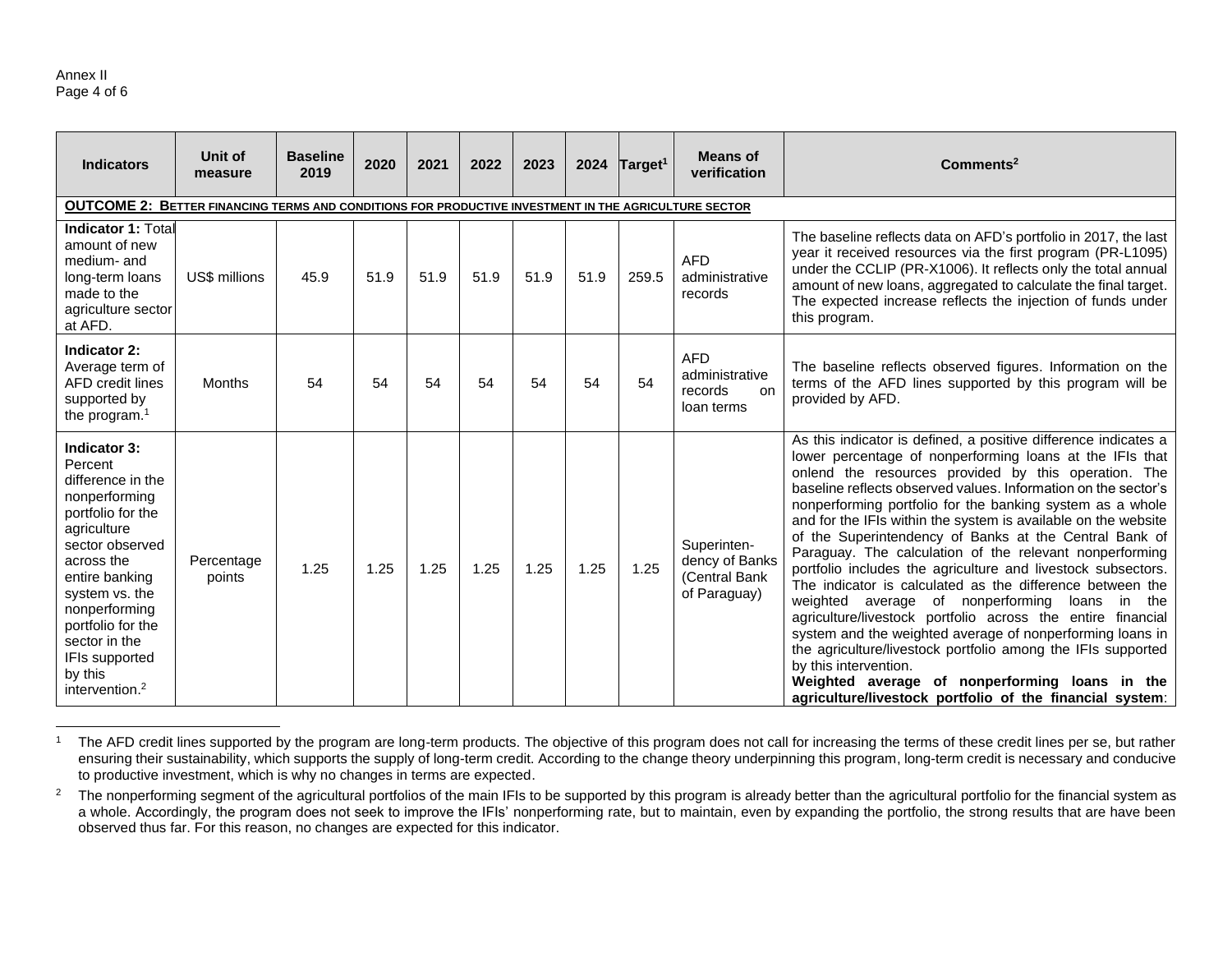#### Annex II Page 5 of 6

| <b>Indicators</b> | Unit of<br>measure | <b>Baseline</b><br>2019 | 2020 | 2021 | 2022 | 2023 | 2024 $Target1$ | <b>Means of</b><br>verification | Comments <sup>2</sup>                                                                                                                                                                                                                                                                                                                                                                                                                                                                                                                                                                                   |
|-------------------|--------------------|-------------------------|------|------|------|------|----------------|---------------------------------|---------------------------------------------------------------------------------------------------------------------------------------------------------------------------------------------------------------------------------------------------------------------------------------------------------------------------------------------------------------------------------------------------------------------------------------------------------------------------------------------------------------------------------------------------------------------------------------------------------|
|                   |                    |                         |      |      |      |      |                |                                 | The weighted average is calculated considering the weight of<br>the portfolio of each IFI in the financial system and the weight<br>of the portfolio by subsector (agriculture or livestock) in the<br>agricultural/livestock portfolio for the entire financial system.<br>$\frac{Ag/livestock\ loan\ portfolio\ IFls\ i}{Total\ ag/livestock\ loan\ portfolio\ of\ the\ financial\ system}x$                                                                                                                                                                                                          |
|                   |                    |                         |      |      |      |      |                |                                 | x (Nonperforming ag portfolio IFIs i x $\frac{118}{Ag/livestock\ portfolio\ IFIs}$<br>+ Nonpeforming livestock IFIs x $\frac{Livestock\ portfolio\ IFIs\ i}{Ag/livestock\ portfolio\ IFIs\ i}$                                                                                                                                                                                                                                                                                                                                                                                                          |
|                   |                    |                         |      |      |      |      |                |                                 | Weighted<br>nonperforming<br>average<br>of<br>agriculture/livestock portfolio of the IFIs supported by<br>the program: The weighted average is calculated<br>considering the weight of the portfolio of each IFI over the<br>total sum of the agriculture/livestock portfolio of all IFIs<br>supported; and the weight of the portfolio by subsector<br>(agriculture or livestock) in the agriculture/livestock portfolio<br>of each IFI supported by the program.<br>$\sum_{i=1}^{N} [\left(\frac{Ag/livestock\,portfolio\,IFIs\,i}{Total\,ag/livestock\,portfolio\,of\,all\,IFIs\,supported}\right)x$ |
|                   |                    |                         |      |      |      |      |                |                                 | Ag portfolio IFIs i<br>x (Nonperforming ag portfolio IFIs i x $\frac{1}{Ag/livestock\ portfolio\ IFls}$<br>+ Nonperforming livestock IFIs x $\frac{Liveslock}{Ag/livesock\ portfolio\ IFIs\ i}$<br>Information for this indicator will be taken from the public data<br>reported by the Superintendency of Banks of Paraguay.                                                                                                                                                                                                                                                                           |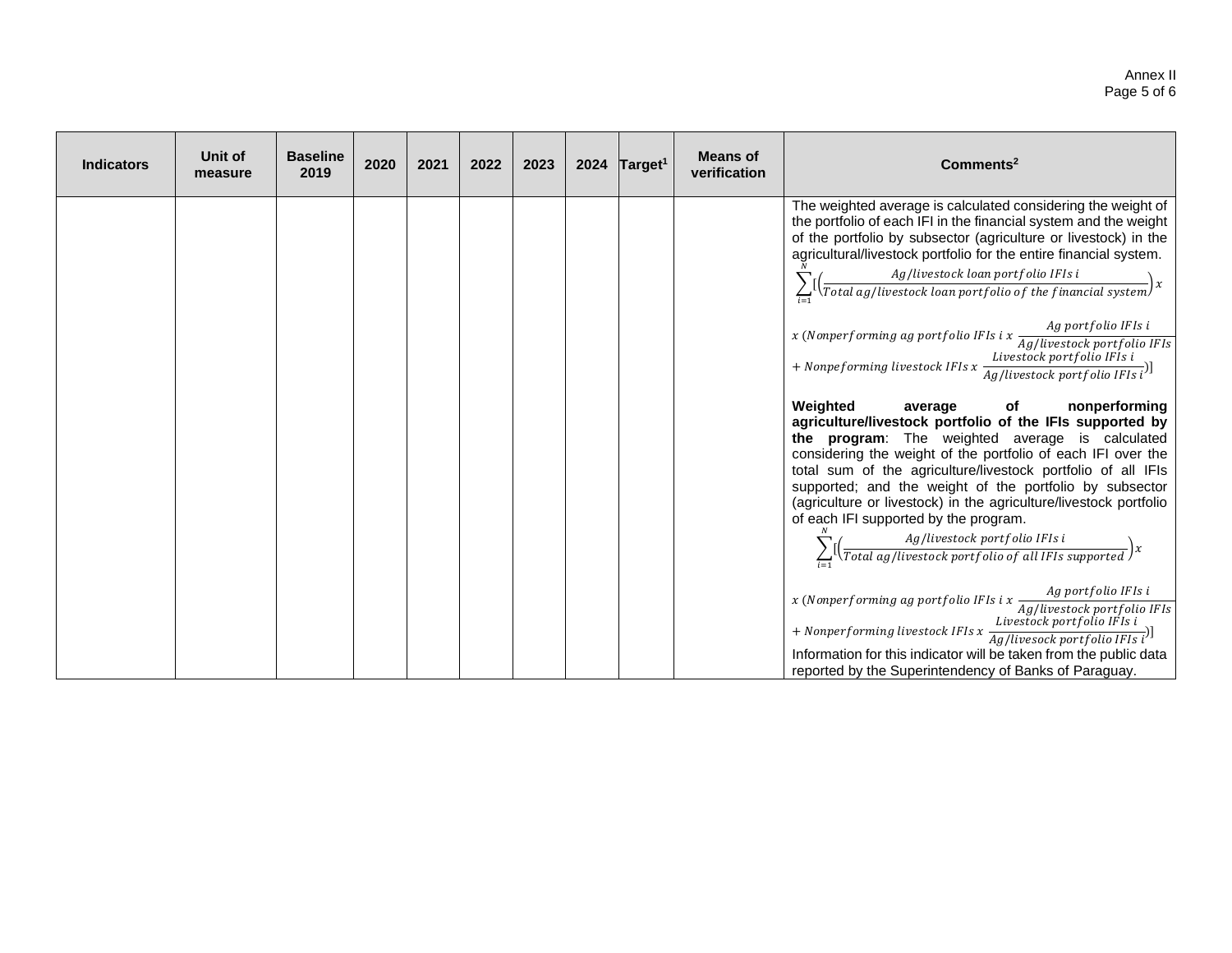| <b>Outputs</b>                                                                                                                      | Unit of<br>measure | <b>Baseline</b><br>2019 | 2020 | 2021 | 2022 | 2023 | 2024 | Target <sup>1</sup> | Means of<br>verification                                                                    | Commonents <sup>2</sup>                                                                                                                                                                                                                                                                                   |  |  |  |
|-------------------------------------------------------------------------------------------------------------------------------------|--------------------|-------------------------|------|------|------|------|------|---------------------|---------------------------------------------------------------------------------------------|-----------------------------------------------------------------------------------------------------------------------------------------------------------------------------------------------------------------------------------------------------------------------------------------------------------|--|--|--|
| <b>SOLE COMPONENT: IMPROVED ACCESS TO FINANCE (US\$30 MILLION)</b>                                                                  |                    |                         |      |      |      |      |      |                     |                                                                                             |                                                                                                                                                                                                                                                                                                           |  |  |  |
| <b>Output 1: Number</b><br>of beneficiaries<br>supported by the<br>program.                                                         | Number             | $\Omega$                | 42   | 42   | 42   | 42   | 42   | 210                 | <b>AFD</b><br>administrative<br>records and<br>information<br>systems<br>through<br>surveys | number of beneficiaries<br>The<br>calculated based on the<br>was<br>average amount of the loans<br>issued.                                                                                                                                                                                                |  |  |  |
| Cost                                                                                                                                | US\$ millions      | $\Omega$                | 6    | 6    | 6    | 6    | 6    | 30                  |                                                                                             |                                                                                                                                                                                                                                                                                                           |  |  |  |
| <b>Milestone 1:</b><br>Number of<br>agricultural units<br>supported by the<br>program with<br>majority<br>participation by<br>women | <b>Number</b>      |                         |      |      |      |      |      |                     | AFD.<br>administrative<br>records and<br>information<br>systems<br>through<br>surveys       | This refers to the agricultural<br>units benefited by the program<br>with at least 50% participation<br>in management,<br>of women<br>directors<br>including<br>and<br>managers. This indicator does<br>not include expected outcome<br>targets, since it is only intended<br>to record and measure data. |  |  |  |

#### **OUTPUTS**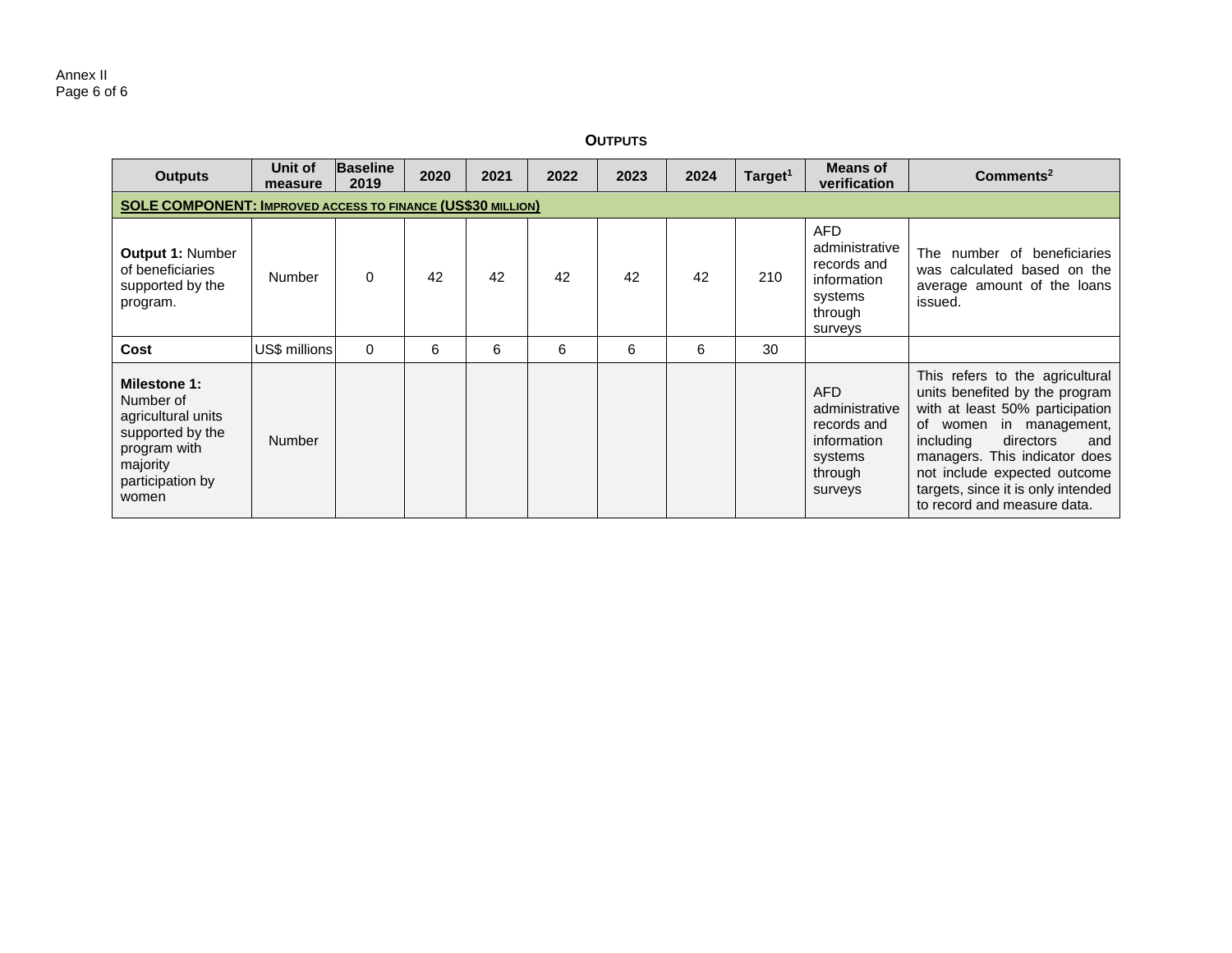#### **FIDUCIARY AGREEMENTS AND REQUIREMENTS**

| Country:                 | Paraguay                                                                           |
|--------------------------|------------------------------------------------------------------------------------|
| <b>Project number:</b>   | <b>PR-L1170</b>                                                                    |
| Name:                    | Access to Financing for Investments in Paraguay's<br><b>Agriculture Sector</b>     |
| <b>Executing agency:</b> | Agencia Financiera de Desarrollo [Development Finance<br>Agency] (AFD)             |
| <b>Prepared by:</b>      | Fernando Glasman and Jorge Seigneur - Financial Fiduciary<br>Specialists (FMP/CPR) |

## **I. EXECUTIVE SUMMARY**

- $1.1$ The fiduciary management of the project was evaluated based on the proposed program, which has the general objective of helping to boost the productivity of Paraguay's agriculture sector. The specific objective is to increase access to medium- and long-term financing for eligible agricultural sub-borrowers intending to acquire technologies for productive investment purposes.
- $1.2$ Agencia Financiera de Desarrollo [Development Finance Agency] (AFD), created by Law 2640/05, is the country's only second-tier public bank that makes its lending products available to the public exclusively through qualified banks, financial institutions, and credit unions. It does not lend directly to end beneficiaries. AFD's experience in operations of this kind demonstrates a positive track record in the administration of funds, thus indicating the sufficient fiduciary reliability required.
- $1.3$ The project does not include financing from other multilateral institutions.

## **II. THE EXECUTING AGENCY'S FIDUCIARY CONTEXT**

 $2.1$ As the executing agency, AFD has adequate systems in place to ensure the fiduciary management of the funds intended for intermediation loans, based on technical and financial supervision visits and the internal control reports issued by external auditors. Also, the last official report of the standard internal control model for the first half of 2017 concludes that the agency has sufficient internal control.

## **III. FIDUCIARY RISK EVALUATION AND MITIGATION ACTIONS**

3.1 Given AFD's successful experience executing operations with the IDB, the level of supervision required to comply with the Credit Regulations will be the standard level for the normal execution of this program.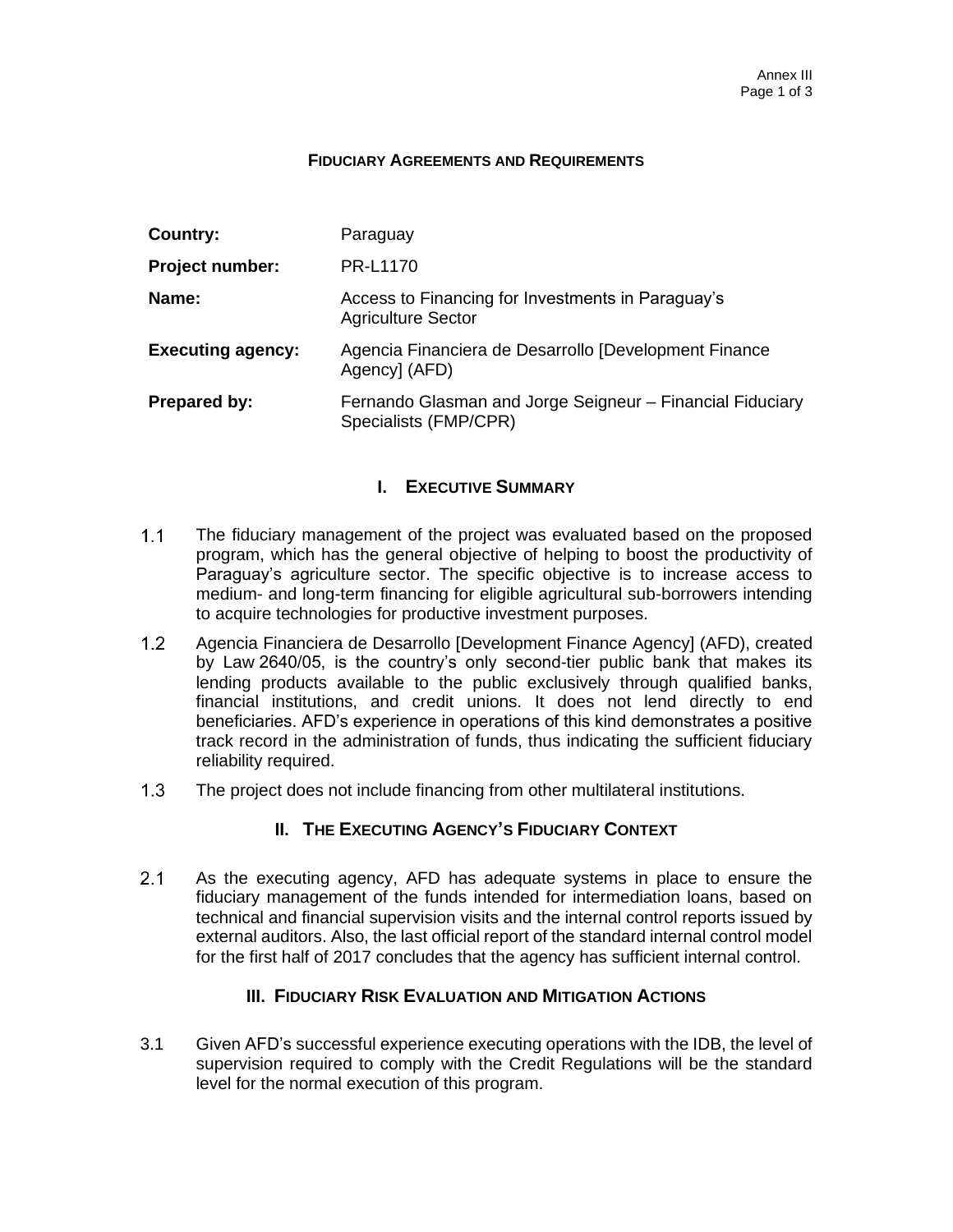## **IV. CONSIDERATIONS FOR THE SPECIAL PROVISIONS OF CONTRACTS**

- $4.1$ The following agreements and requirements to be considered in the special provisions of contracts are as follows:
	- a. To determine the dollar equivalent of an expense paid in local currency using the loan proceeds, the exchange rate in effect on the date the expense was paid in the local currency of the borrower's country will be used.

## **V. AGREEMENTS AND REQUIREMENTS FOR PROCUREMENT EXECUTION**

 $5.1$ The executing agency will not conduct any procurement activities to purchase goods or contract services for this operation.

## **VI. FINANCIAL MANAGEMENT AGREEMENTS AND REQUIREMENTS**

#### A. **Financial management**

#### $1.$ **Programming and budget**

- $6.1$ Since AFD is an autonomous agency, funds provided by the government are available for its operations, but their execution is discretionary depending on its needs.
- $6.2$ AFD is an autonomous, independent entity organized and operating under public law, in accordance with Law 3330/07 "amending Articles 1, 3, 5, 6, and 14 of Law 2640/05." Its core mission is to promote economic growth and job creation by channeling medium- and long-term financing to the private sector through banks, financial institutions, and credit unions (intermediary financial institutions, or IFIs).
- $6.3$ The Office of Administration and Financial Management will be responsible for the programming, management, and execution of the budget, based on the zero-based budget system, and AFD's planning system is reconciled with annual and multiyear lending plans. It should also be noted that the availability of the project's initial resources will be subject to ratification of the project by Paraguay's Congress before budget allocations can be made.

#### $2.$ **Accounting and information systems**

- $6.4$ The modified cash basis of accounting is used in the country; however, the cash basis is used for the rendering of accounts for IDB-financed projects.
- $6.5$ **Information systems.** AFD will have access to the Integrated Financial Management System (SIAF). The country systems do not generate the reports required by the Bank, which are prepared using different systems; however, AFD has an accounting system that can migrate data through an equivalent interface and chart of accounts.
- $6.6$ **Disbursements and cash flow.** Program disbursements will be made in the form of advances of funds or reimbursements, which must meet the conditions set out in the loan contract and the program's Operating Regulations in order to be accepted. If there is any discrepancy between those documents, the provisions of the loan contract will prevail.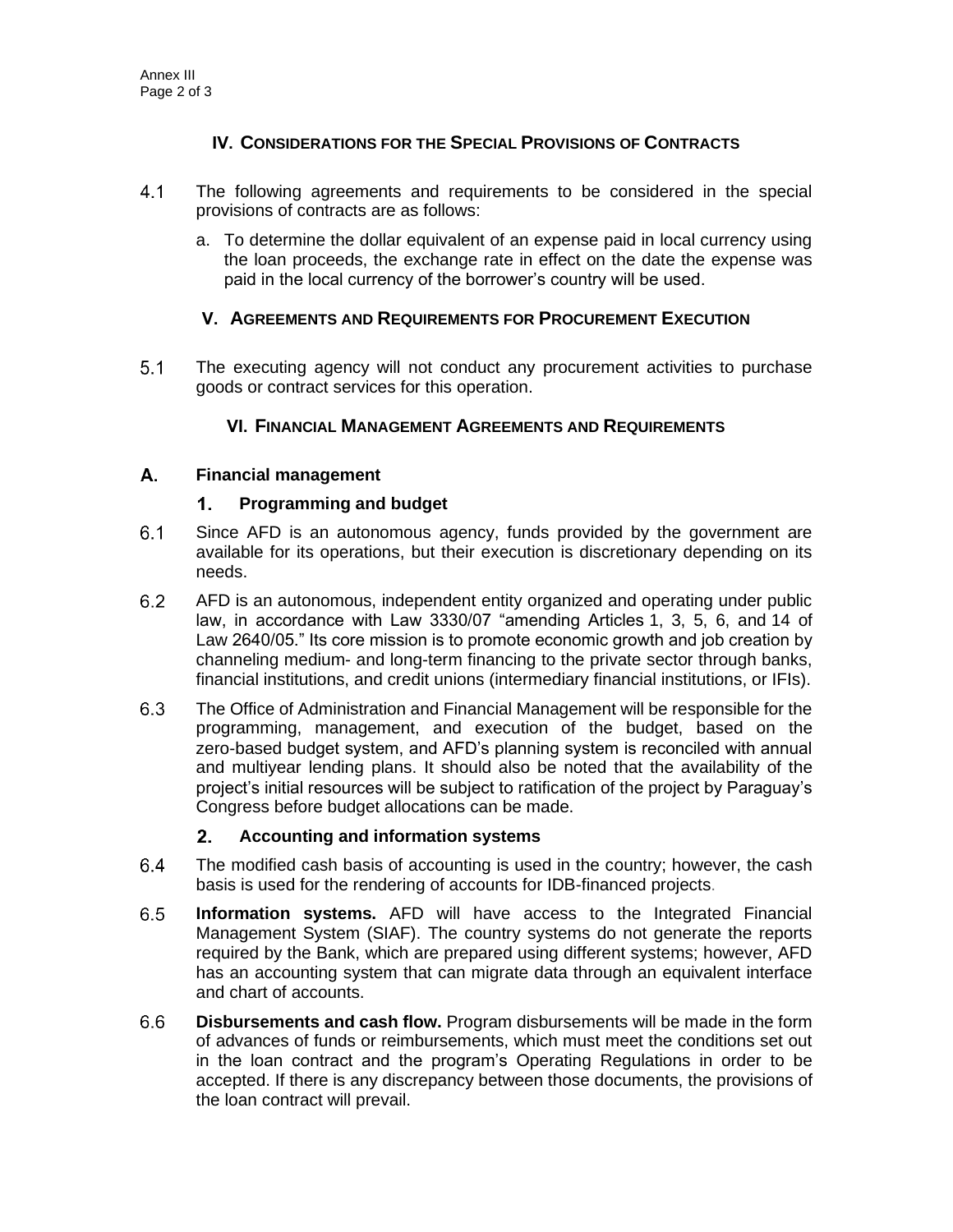- $6.7$ **Internal control and auditing**. The executing agency's internal control processes were found to have a satisfactory level of performance according to the last report of Paraguay's Standard Internal Control Model (MECIP) for the first half of 2017 that was published by the Audit Office of the Executive Branch.
- $6.8$ **External control and reporting**. The executing agency will submit audited annual reports for the program, prepared by an independent audit firm acceptable to the Bank, in accordance with terms of reference previously agreed upon with the Bank. The audited financial statements include cash flow statements, the cumulative investment statement, notes to the audited financial statements, and the statement issued by the project management team. The audit report will include an evaluation of the internal control system.
- $6.9$ The project will require the selection of an eligible independent audit firm.
- $6.10$ External audit costs will be covered by the executing agency.
- $6.11$ **Financial supervision plan**. The financial supervision plan may be adjusted based on execution of the project and the audit reports.

| <b>Nature/Scope</b>                                                                                          | <b>Frequency</b> |  |
|--------------------------------------------------------------------------------------------------------------|------------------|--|
| Submittal of audited financial statements                                                                    | Annual           |  |
| Review of disbursement requests and appended reports                                                         | 2 or 3 per year  |  |
| Inspection visit/assessment of internal controls and control environment<br>in the management of the project | Annual           |  |

#### **Table 1. Financial supervision plan**